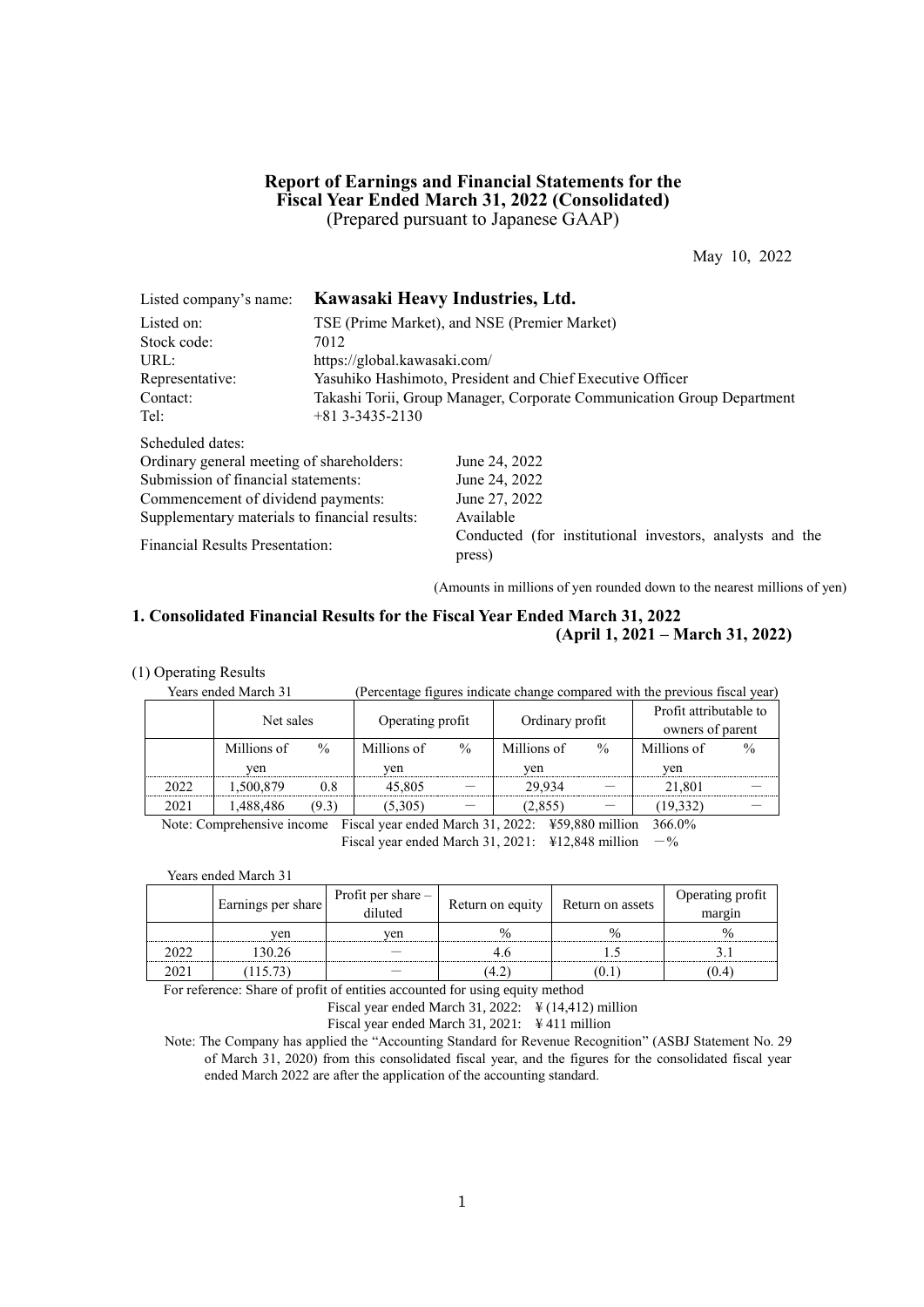### (2) Financial Condition

March 31 Total assets Net assets Requity ratio Net assets per share Millions of yen Millions of yen yen willions of yen yen 2022 2.022,748 498,522 23.7 2.861.25 2021 | 1,963,276 | 482,775 | 23.7 | 2,785.71 For reference: Shareholders' equity March 31, 2022: ¥ 479,180 million

March 31, 2021: \ \ \ \ \ 465,332 million

(3) Cash Flow Position

| Years ended March 31 | (Millions of yen)    |                      |                      |                           |
|----------------------|----------------------|----------------------|----------------------|---------------------------|
| Cash flows from      |                      | Cash flows from      | Cash flows from      | Cash and cash equivalents |
|                      | operating activities | investing activities | financing activities | at end of period          |
| 2022                 | 144.430              | (52, 537)            | (102, 345)           | 108.511                   |
| 2021                 | 34.601               | (37,392)             | 23,093               | 122.166                   |

### **2. Dividends**

Years ended/ending March 31

| Record            |     |       | Dividend per share |          | Total     |                               | Dividends/                     |                              |  |
|-------------------|-----|-------|--------------------|----------|-----------|-------------------------------|--------------------------------|------------------------------|--|
| date or<br>term   | 1Q  | 2Q    | 3Q                 | Year-end | Full year | dividends<br>paid<br>(annual) | Payout ratio<br>(consolidated) | Net assets<br>(consolidated) |  |
|                   | yen | yen   | yen                | yen      | yen       | Millions of<br>yen            | $\frac{0}{0}$                  | $\%$                         |  |
| 2021              |     | 0.00  |                    | 0.00     | 0.00      |                               |                                |                              |  |
| 2022              |     | 20.00 |                    | 20.00    | 40.00     | 6,715                         | 30.7                           | 1.4                          |  |
| 2023<br>forecast) |     | 25.00 |                    | 25.00    | 50.00     |                               | 29.0                           |                              |  |

Note: In the Company's articles of incorporation, the dates of record are set as the last day of the fiscal second quarter and the last day of the fiscal year.

# **3. Forecast of Consolidated Earnings for the Fiscal Year Ending March 31, 2023 (April 1, 2022 – March 31, 2023)**

|           | (Percentage figures indicate change compared with the previous fiscal year) |               |                 |               |                        |               |            |  |  |  |
|-----------|-----------------------------------------------------------------------------|---------------|-----------------|---------------|------------------------|---------------|------------|--|--|--|
|           | Net sales                                                                   |               | Business profit |               | Profit attributable to |               | Earnings   |  |  |  |
|           |                                                                             |               |                 |               | owners of parent       |               | per share  |  |  |  |
|           | Millions of                                                                 | $\frac{0}{0}$ | Millions of     | $\frac{0}{0}$ | Millions of            | $\frac{0}{0}$ | ven        |  |  |  |
|           | ven                                                                         |               | ven             |               | ven                    |               |            |  |  |  |
| Full year | 1,680,000                                                                   |               | 53,000          |               | 29,000                 |               | $173.28\,$ |  |  |  |

Note: Due to voluntary application of IFRS from the beginning of the fiscal year ended March 2023, the

forecast of consolidated earnings is calculated based on IFRS. Therefore, the percentage change for the consolidated actual results of the fiscal year ended March 2022, to which Japanese GAAP is applied, is not stated.

"Business profit" refers to the conventional operating profit adding non-operating income (expenses), other than financial income (expenses), and extraordinary income (loss).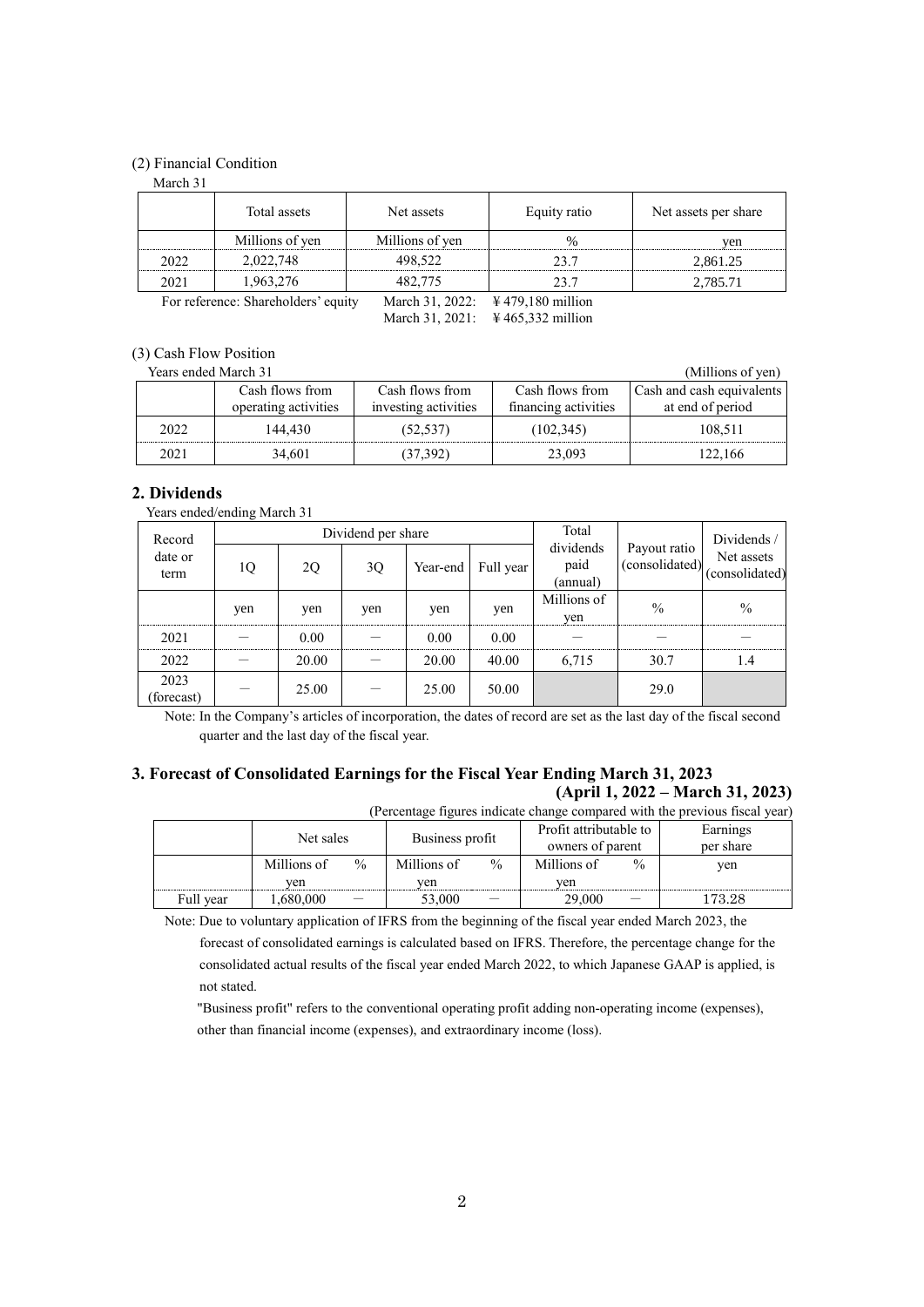#### **Notes**

1) Changes affecting the status of material subsidiaries (scope of consolidation): None

2) Changes in accounting policies, changes in accounting estimates, and correction of errors

- (1) Changes in accounting policies in accord with revisions to accounting standards: Yes
- (2) Changes in accounting policies other than (1): None
- (3) Changes in accounting estimates: None

(4) Correction of errors: None

\*For further details, see "3.Consolidated Financial Statements (5)Notes on financial statements (Changes in accounting policies)" on page 21 in the Accompanying Materials.

3) Number of shares issued and outstanding (common stock)

(1) Number of shares issued as of period-end (including treasury stock)

| March 31, 2022: | 167,921,800 shares |
|-----------------|--------------------|
| March 31, 2021: | 167,080,532 shares |

- (2) Number of shares held in treasury as of period-end March 31, 2022: 449,527 shares March 31, 2021: 38,282 shares
- (3) Average number of shares during respective periods March 31, 2022: 167,361,902 shares March 31, 2021: 167,043,192 shares

# **(Reference) Financial Results of the Company for the Fiscal Year Ended March 31, 2022 (April 1, 2021 – March 31, 2022)**

(1) Operating Results

Years ended March 31 (Percentage figures indicate change compared with the previous fiscal year)

|      | Net sales   |               | Operating profit |               | Ordinary profit |               | Profit      |               |
|------|-------------|---------------|------------------|---------------|-----------------|---------------|-------------|---------------|
|      | Millions of | $\frac{0}{0}$ | Millions of      | $\frac{0}{0}$ |                 | $\frac{0}{0}$ | Millions of | $\frac{0}{0}$ |
|      | ven         |               | ven              |               | ven             |               | ven         |               |
| 2022 | 892.203     | (18.8)        | (15, 804)        |               | 9.578           |               | 21.269      |               |
| 2021 | 1,098,661   |               | (50, 722)        |               | (35.544)        |               | (35, 788)   |               |

|      | Earnings per share | Earnings per share<br>– diluted |
|------|--------------------|---------------------------------|
|      | ven                | ven                             |
| 2022 | 127.08             |                                 |
| 2021 | (214.24)           |                                 |

Note: The Company has applied the "Accounting Standard for Revenue Recognition" (ASBJ Statement No. 29 of March 31, 2020) from this fiscal year, and the figures for the fiscal year ended March 2022 are after the application of the accounting standard.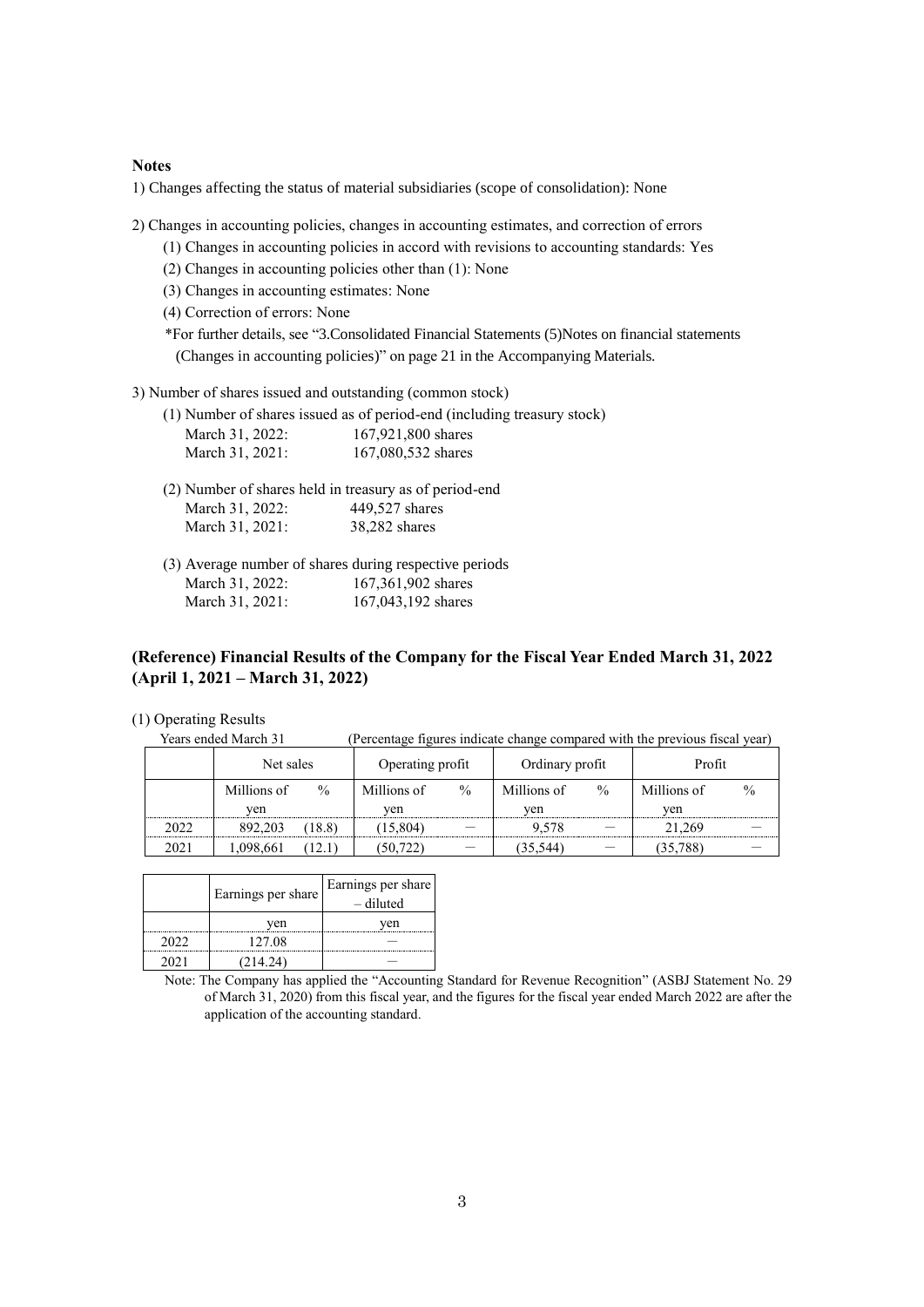### (2) Financial Condition

March 31

|      | Total assets                        | Net assets      | Equity ratio                      | Net assets per share |  |
|------|-------------------------------------|-----------------|-----------------------------------|----------------------|--|
|      | Millions of yen                     | Millions of yen | $\frac{0}{0}$                     | ven                  |  |
| 2022 | 1,471,397                           | 266,870         |                                   | 1.593.52             |  |
| 2021 | 1,630,571                           | 287,749         | ، 7.6                             | .722.61              |  |
|      | For reference: Shareholders' equity |                 | March 31, 2022: ¥ 266,870 million |                      |  |

March 31, 2021: \ \ \ \ 287,749 million

**\*Report of Earnings and Financial Statements are not subject to audit. \*Appropriate Use of Financial Forecasts and Other Important Matters**

#### *Forward-Looking Statements*

These materials contain various forward-looking statements and other forecasts regarding performance and other matters. Such statements are based on information available at the time of their preparation, and do not mean that the Company promises to achieve these figures. Actual results may differ from those expressed or implied by forward-looking statements due to a range of factors. For assumptions underlying earnings forecasts and other information regarding the use of such forecasts, refer to "1. Overview of operating results (4) Consolidated earnings outlook" on page 11 in the Accompanying Materials.

### *How to Obtain Supplementary Material on Financial Results and Details of the Financial Results*

The Company plans to conduct a presentation for institutional investors, analysts and the press on Tuesday, May 10, 2022, and to post the presentation material on financial results to be used for the presentation on TDnet and the Company's website simultaneously with the announcement of financial results.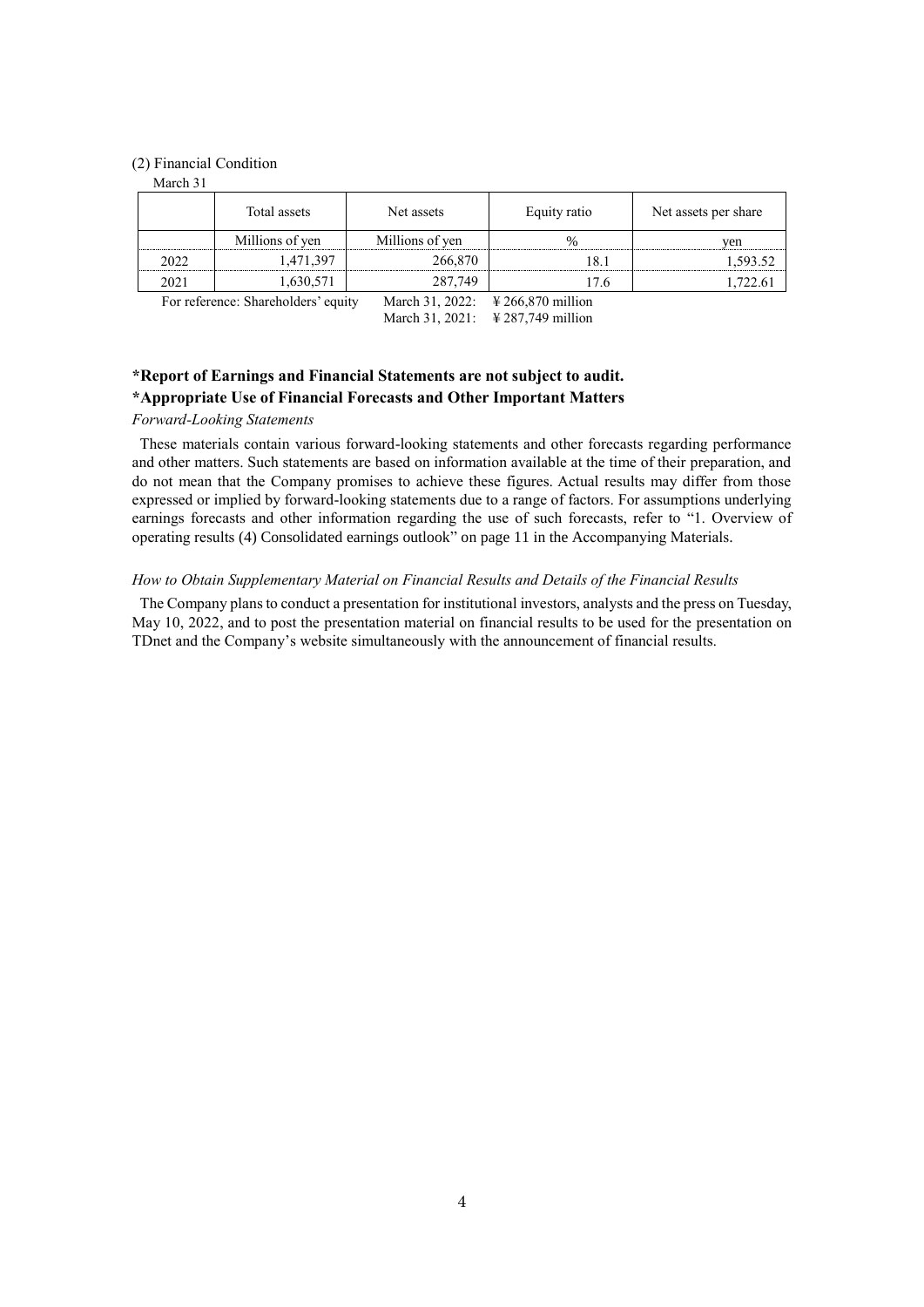# **Accompanying Materials – Contents**

| 1. Overview of operating results                                                             | 6  |
|----------------------------------------------------------------------------------------------|----|
| (1) Consolidated operating results                                                           | 6  |
| (2) Consolidated financial condition                                                         | 11 |
| (3) Cash flows                                                                               | 11 |
| (4) Consolidated earnings outlook                                                            | 11 |
| 2. Basic rationale for selecting accounting standards                                        | 12 |
| 3. Consolidated Financial Statements                                                         | 13 |
| (1) Consolidated balance sheets                                                              | 13 |
| (2) Consolidated statements of income and comprehensive income                               | 15 |
| (3) Consolidated statements of changes in net assets                                         | 17 |
| (4) Consolidated statements of cash flows                                                    | 20 |
| (5) Notes on financial statements                                                            | 21 |
| (Notes on the going-concern assumption)                                                      | 21 |
| (Changes in accounting policies)                                                             | 21 |
| (Related to consolidated balance sheets)                                                     | 22 |
| (Related to consolidated statements of income)                                               | 23 |
| (Segment information)                                                                        | 24 |
| (Per share data)                                                                             | 28 |
| (Material subsequent events)                                                                 | 28 |
| 4. Supplementary information on earnings forecasts for the fiscal year ending March 31, 2023 | 28 |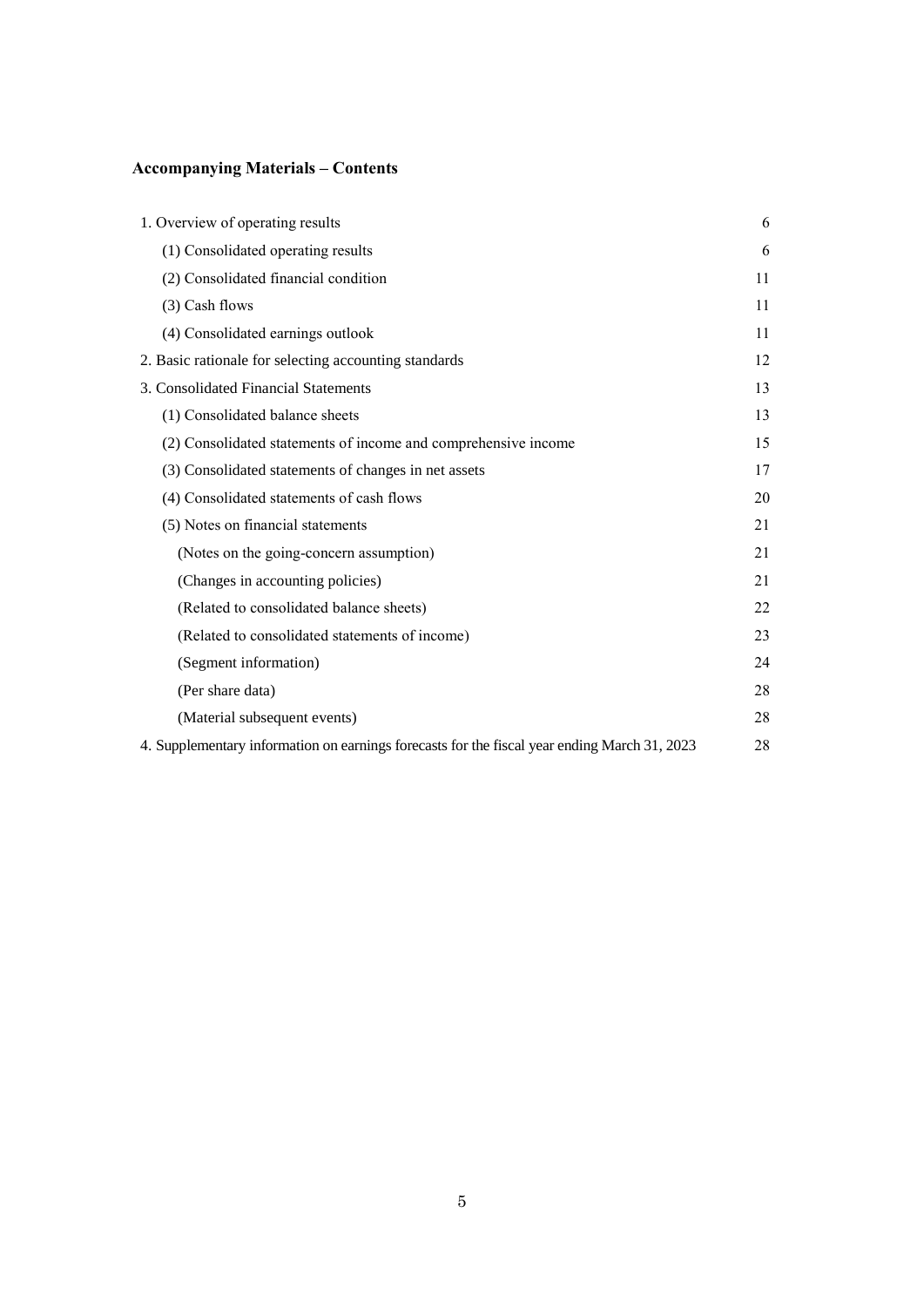#### **1. Overview of operating results**

### **(1) Consolidated operating results**

In the global economy, concerns over downside growth and acceleration of inflation are intensifying due to the impact of rise in the prices of resource and energy and supply chain disruptions caused by Russia's invasion of Ukraine. With regard to the Japanese economy, although business capital investment and production activities have continued to recover, uncertainty over the economic outlook has increased with concerns over a deterioration in consumer sentiment due to price increases resulting from simultaneous progress in the depreciation of yen, affected by widening differential between domestic and foreign interest rates, and the rising resource costs. Regarding the impact of COVID-19 pandemic, the continuous attention should be paid because, while there have been the approaches particularly in the developed countries to abolish and relax COVID-19 related regulations, there are the concerns in China about the risk of an economic downturn due to the restricted activities by its Zero-COVID-19 policy.

In this business environment, the Group's consolidated orders received in the fiscal year ended March 31, 2022, increased mainly due to increases in the Motorcycle  $\&$  Engine segment and the Aerospace Systems segment. Net sales decreased in the Aerospace Systems segment, the Energy Solution & Marine Engineering segment, and other segments, but overall sales increased from the previous fiscal year due to higher sales in the Motorcycle & Engine segment, the Precision Machinery & Robot segment, and other segment. Operating profit improved significantly year on year due to increases in the Motorcycle & Engine segment and the Aerospace Systems segment. Ordinary profit improved significantly due to an improvement in operating profit despite deterioration in share of gains and losses of entities accounted for using equity method, and foreign exchange gains and losses. Profit attributable to owners of parent improved significantly, mainly due to an improvement in ordinary profit.

As a result, the Group's consolidated orders received increased by ¥199.7 billion year on year to ¥1,602.1 billion, consolidated net sales increased by ¥12.3 billion year on year to ¥1,500.8 billion, operating profit improved by ¥51.1 billion year on year to ¥45.8 billion, ordinary profit improved by ¥32.7 billion year on year to ¥29.9 billion, and profit attributable to owners of parent improved by ¥41.1 billion year on year to ¥21.8 billion. ROIC\* was 3.5%, while ROE was 4.6%.

\* Before-tax ROIC = EBIT (profit before income taxes + interest expenses)  $\div$  invested capital (interest-bearing debt + shareholders' equity)

The Company has applied the "Accounting Standard for Revenue Recognition" (ASBJ Statement No. 29 of March 31, 2020), etc. from the beginning of the current fiscal year. For more information, see "3. (5) Notes on financial statements (Changes in accounting policies) and (Segment information)".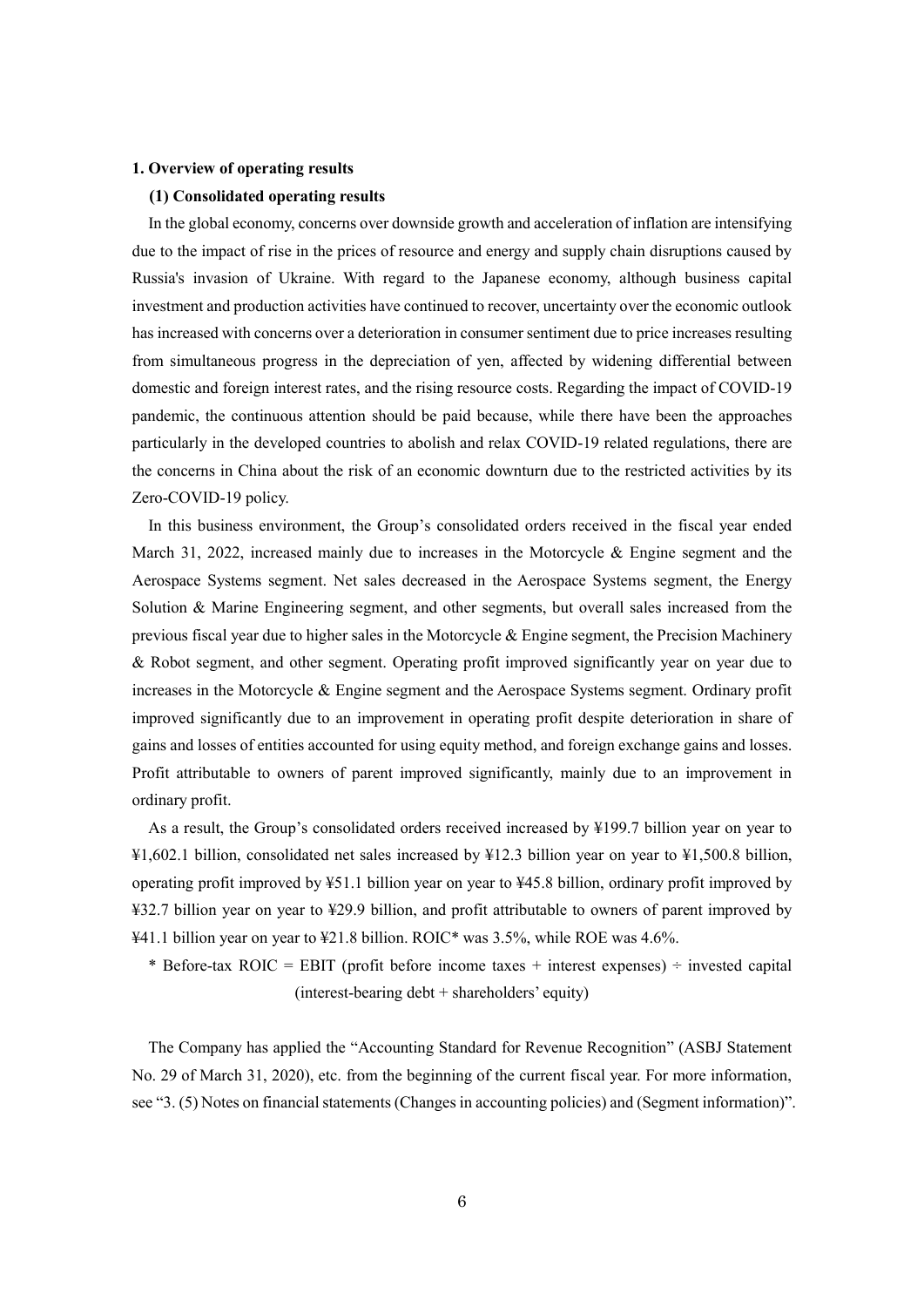Consolidated operating performance in the fiscal year ended March 31, 2022,is summarized by segment below.

### **Segment Information**

Segment net sales, operating profit, and orders received (billions of yen)

|                        |         |           |         | Fiscal year ended March 31 |                          |           | Orders received   |          |         |
|------------------------|---------|-----------|---------|----------------------------|--------------------------|-----------|-------------------|----------|---------|
|                        | 2021(A) |           | 2022(B) |                            | Change $(B - A)$         |           | Fiscal year ended |          |         |
|                        |         |           |         |                            |                          |           |                   | March 31 |         |
|                        | Net     | Operating | Net     | Operating                  | Net                      | Operating | 2021              | 2022     | Change  |
|                        | sales   | profit    | sales   | profit                     | Sales                    | profit    | (A)               | (B)      | $(B-A)$ |
| Aerospace              |         |           |         |                            |                          |           |                   |          |         |
| Systems                | 377.7   | (31.6)    | 298.2   | (9.7)                      | (79.5)                   | 21.9      | 329.5             | 383.3    | 53.7    |
| Rolling Stock          | 133.2   | (4.5)     | 126.6   | 3.2                        | (6.5)                    | 7.8       | 77.0              | 71.5     | (5.5)   |
| <b>Energy Solution</b> |         |           |         |                            |                          |           |                   |          |         |
| & Marine               |         |           |         |                            |                          |           |                   |          |         |
| Engineering            | 319.5   | 10.3      | 297.3   | 1.1                        | (22.2)                   | (9.1)     | 317.1             | 343.5    | 26.3    |
| Precision              |         |           |         |                            |                          |           |                   |          |         |
| Machinery &            |         |           |         |                            |                          |           |                   |          |         |
| Robot                  | 240.8   | 14.0      | 252.6   | 16.6                       | 11.8                     | 2.5       | 259.4             | 271.8    | 12.4    |
| Motorcycle &           |         |           |         |                            |                          |           |                   |          |         |
| Engine                 | 336.6   | 11.7      | 447.9   | 37.3                       | 111.2                    | 25.5      | 336.6             | 447.9    | 111.2   |
| Other                  | 80.4    | 0.4       | 78.0    | 2.8                        | (2.3)                    | 2.4       | 82.5              | 84.0     | 1.4     |
| Adjustments            |         | (5.7)     |         | (5.7)                      | $\overline{\phantom{0}}$ | (0)       |                   |          |         |
| Total                  | 1,488.4 | (5.3)     | 1,500.8 | 45.8                       | 12.3                     | 51.1      | 1,402.4           | 1,602.1  | 199.7   |

Notes: 1. Net sales include only sales to external customers.

2. The Motorcycle & Engine segment's orders received are equal to its net sales as production is based mainly on estimated demand.

3. From the beginning of the current consolidated accounting period, the previous reporting segments of "Energy System & Plant Engineering" and "Ship & Offshore Structure" have been integrated into "Energy Solution & Marine Engineering". As a result, reportable segments have been changed to "Aerospace Systems", "Rolling Stock", "Energy Solution & Marine Engineering", "Precision Machinery & Robot", "Motorcycle & Engine", and "Other".

Segment information for the previous fiscal year is presented using the new classification method.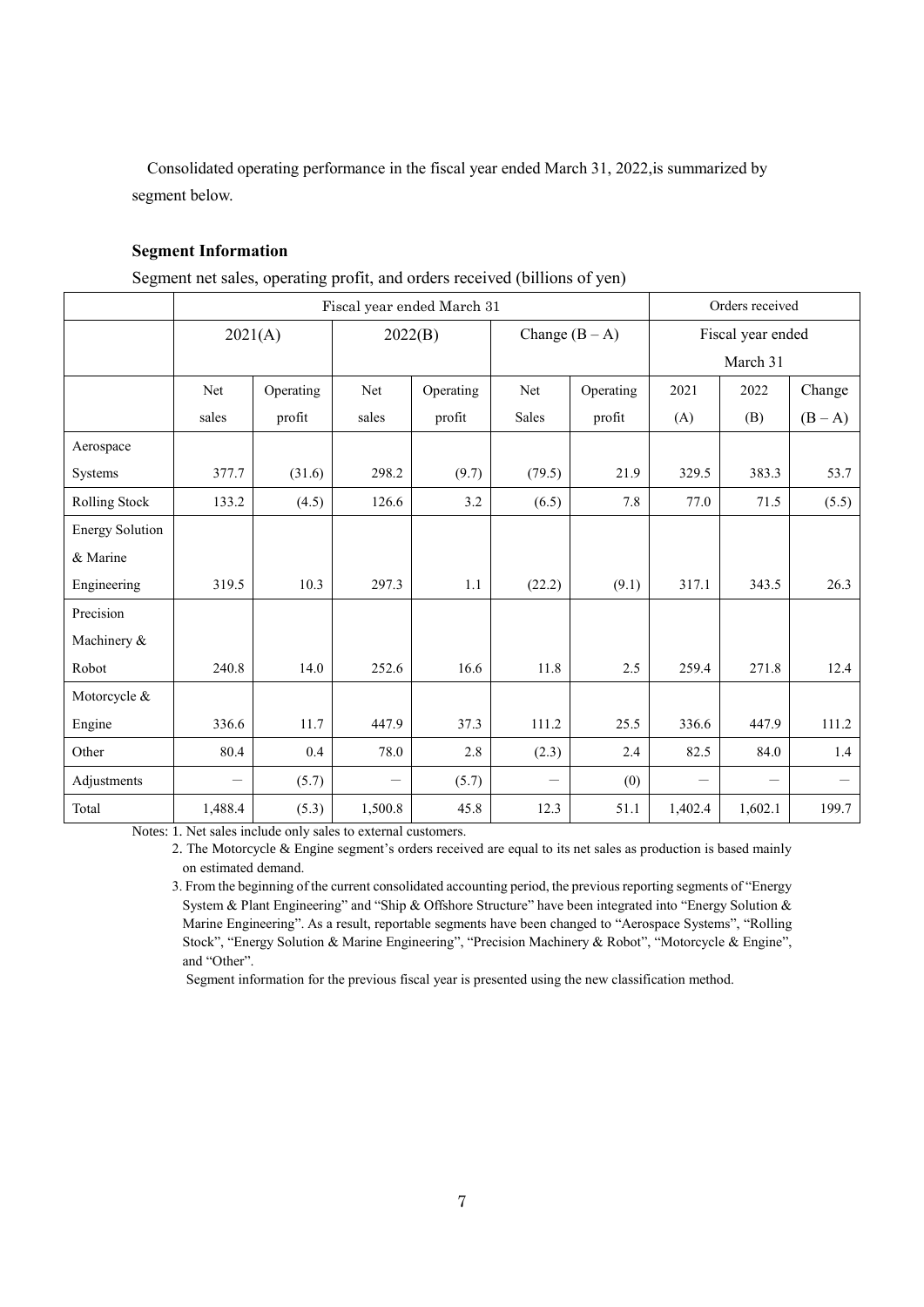#### **Aerospace Systems**

Regarding the business environment surrounding the Aerospace Systems segment, demand for Ministry of Defense in Japan is generally stable despite the tight defense budget. With respect to commercial aircraft, global passenger demand has been sluggish due to the COVID-19 pandemic, and demand for commercial aircraft airframes and jet engines has declined. Despite signs of a recovery in demand on European, North American and Atlantic routes, the outlook remains uncertain due to delays in the recovery of demand in Asia and elsewhere and the impact of Russia's invasion of Ukraine.

Amid such an operating environment, consolidated orders received increased by ¥53.7 billion year on year to ¥383.3 billion, mainly due to an increase in component parts of airframes for Ministry of Defense in Japan and commercial aircraft, despite a decrease in component parts of jet engines for commercial aircraft resulting from the application of revenue recognition accounting standards.

Consolidated net sales decreased by ¥79.5 billion year on year to ¥298.2 billion, mainly due to a decrease in component parts of jet engines for commercial aircraft resulting from the application of revenue recognition accounting standards, as well as a decrease in component parts of airframes for Ministry of Defense in Japan and commercial aircraft.

Operating loss came to ¥9.7 billion, improving ¥21.9 billion year on year, due to an improvement in profitability of component parts of airframes and jet engines for commercial aircraft, despite a decrease in sales.

### **Rolling Stock**

Regarding the business environment surrounding the Rolling Stock segment, the effect of the COVID-19 has led to a review railway-related investment plans in Japan, and delays in work processes as well as postponement of biddings overseas. In addition, although the impact on the current situation is limited, we need to keep a close watch on shortages of electronic components, logistics disruptions, and rising raw materials prices. In the medium and long term, however, relatively stable growth is expected around the world due to development of urban transportation as an environmental protection measure and to ease congestion in large cities caused by increasing population concentration, as well as demand for railway infrastructure following economic development in Asian countries.

Amid such an operating environment, consolidated orders received decreased by ¥5.5 billion to ¥71.5 billion compared to the previous fiscal year, when large-scale orders for Shinkansen bullet trains were received, despite the orders for subway rolling stock for the domestic market.

Consolidated net sales decreased by ¥6.5 billion year on year to ¥126.6 billion, mainly due to a decrease in sales of railcars for domestic markets.

Operating profit came to ¥3.2 billion, improving ¥7.8 billion despite a decrease in sales, compared to the previous fiscal year when the profitability of overseas projects deteriorated due to the impact of the COVID-19 pandemic.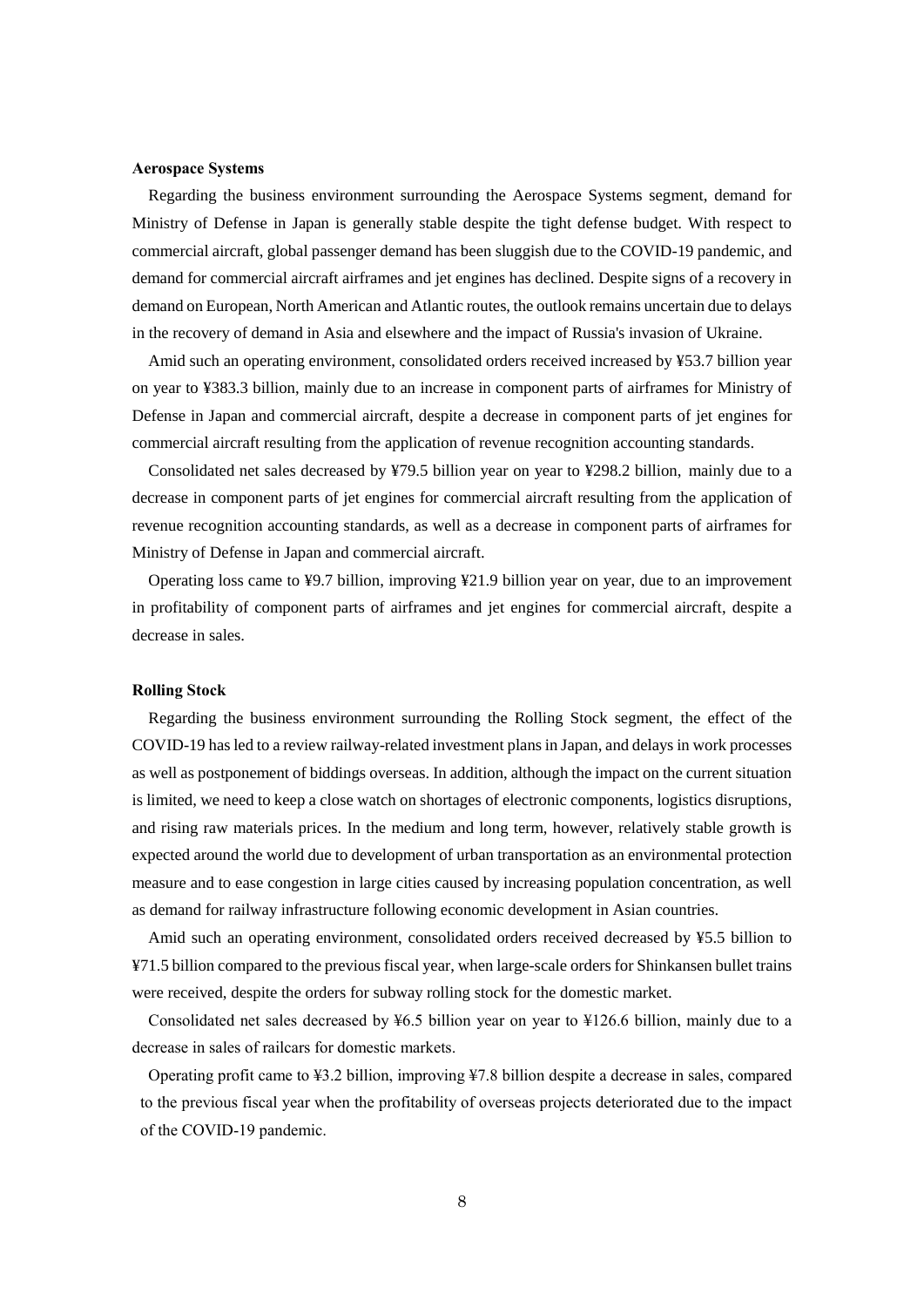#### **Energy Solution & Marine Engineering**

The business environment surrounding the Energy Solution & Marine Engineering segment remains on a recovery track as the global economy moves from stagnation due to the COVID-19 pandemic to normalization. Demand for distributed power sources in Japan and overseas and, for energy infrastructure development in emerging countries, remains strong, while there is ongoing demand for the replacement of aging facilities for refuse incineration plants. Also, business opportunities on LPG carriers are increasing. In addition, there is a growing worldwide trend toward achieving carbon neutrality, and contacts and requests for cooperation are increasing regarding decarbonization solutions, including hydrogen products of our Company's strength. On the other hand, there are concerns that the rapid normalization of the economy will lead to higher raw material prices and higher transportation costs, which will squeeze earnings.

Amid such an operating environment, consolidated orders received increased by ¥26.3 billion from the previous fiscal year to ¥343.5 billion due to orders received for large-scale projects such as maintenance and operation of domestic waste disposal facilities.

Consolidated net sales decreased by ¥22.2 billion year on year to ¥297.3 billion, mainly due to a decrease in the volume of work of submarines for Ministry of Defense in Japan and a decrease in sales of Gas Turbine Combined Cycle (GTCC) power plants.

Operating profit came to ¥1.1 billion, decreasing ¥9.1 billion year on year, due to a decrease in sales.

### **Precision Machinery & Robot**

Regarding the business environment surrounding the Precision Machinery & Robot segment, in the precision machinery field, demand in the Chinese construction machinery market has continued to be at a high level since the fiscal year 2020 due to strong performance in the first half of the fiscal year 2021, despite the apparent slowdown in demand from the end of this fiscal year. In the construction machinery market outside China, the performance has continued to be strong throughout the year, and overall remained steady. In the robot field, although shortages of electronic components and logistics disruptions have continued, the performance of robots for semiconductor manufacturing equipment is strong due to aggressive capital investment by semiconductor manufacturers, and the general-purpose robots continue to be in strong demand due to investment in automation of production facilities and other factors.

Amid such an operating environment, consolidated orders received increased by ¥12.4 billion year on year to ¥271.8 billion, due to an increase in various robots for semiconductor manufacturing equipment and other applications.

Consolidated net sales increased by ¥11.8 billion year on year to ¥252.6 billion, due to an increase in various robots for semiconductor manufacturing equipment and other applications and weaker yen.

Operating profit increased by ¥2.5 billion year on year to ¥16.6 billion mainly due to sales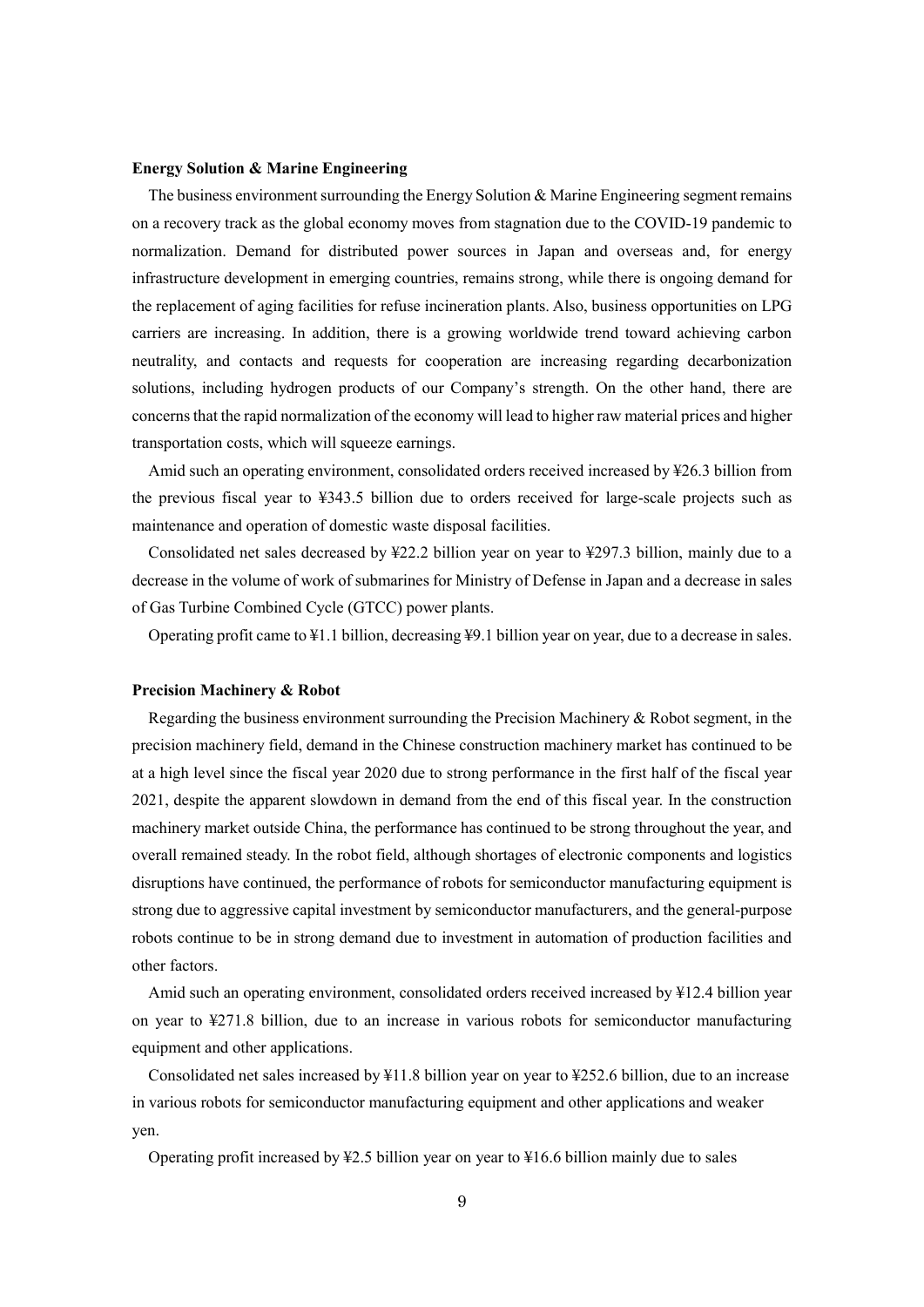increase.

### **Motorcycle & Engine**

The business environment surrounding the Motorcycle & Engine segment continues to be affected by the COVID-19 pandemic. Demand for off-road models such as four-wheeled vehicles continued to be strong in the United States, a major market, as in the previous fiscal year, and the European market also remained strong. On the other hand, although the Southeast Asian market has recovered compared to the previous fiscal year, the outlook remains uncertain. The supply of products is also affected by shortages of semiconductors and raw materials and disruptions in distribution.

Amid such an operating environment, consolidated net sales increased by ¥111.2 billion year on year to ¥447.9 billion due to an increase in motorcycles for Europe and Southeast Asia, as well as an increase in motorcycles for North America and an increase in general-purpose engines.

Operating profit increased by ¥25.5 billion from the previous fiscal year to ¥37.3 billion due to an increase in sales, and a weaker yen compared to the previous fiscal year, despite rising prices of raw materials and parts.

### **Other Operations**

Consolidated net sales decreased by ¥2.3 billion year on year to ¥78.0 billion. Operating profit increased by ¥2.4 billion year on year to ¥2.8 billion.

In the Group Vision 2030, the Group will focus on three fields; "A Safe and Secure Remotely-Connected Society", "Near-Future Mobility" and "Energy and Environmental Solutions" and will transform our business structure into a form which promises faster growth. The Group is making steady progress in new businesses, such as the development of surgical support robots and automated PCR testing, the development of delivery robots and unmanned transport helicopters, and the promotion of hydrogen-related projects.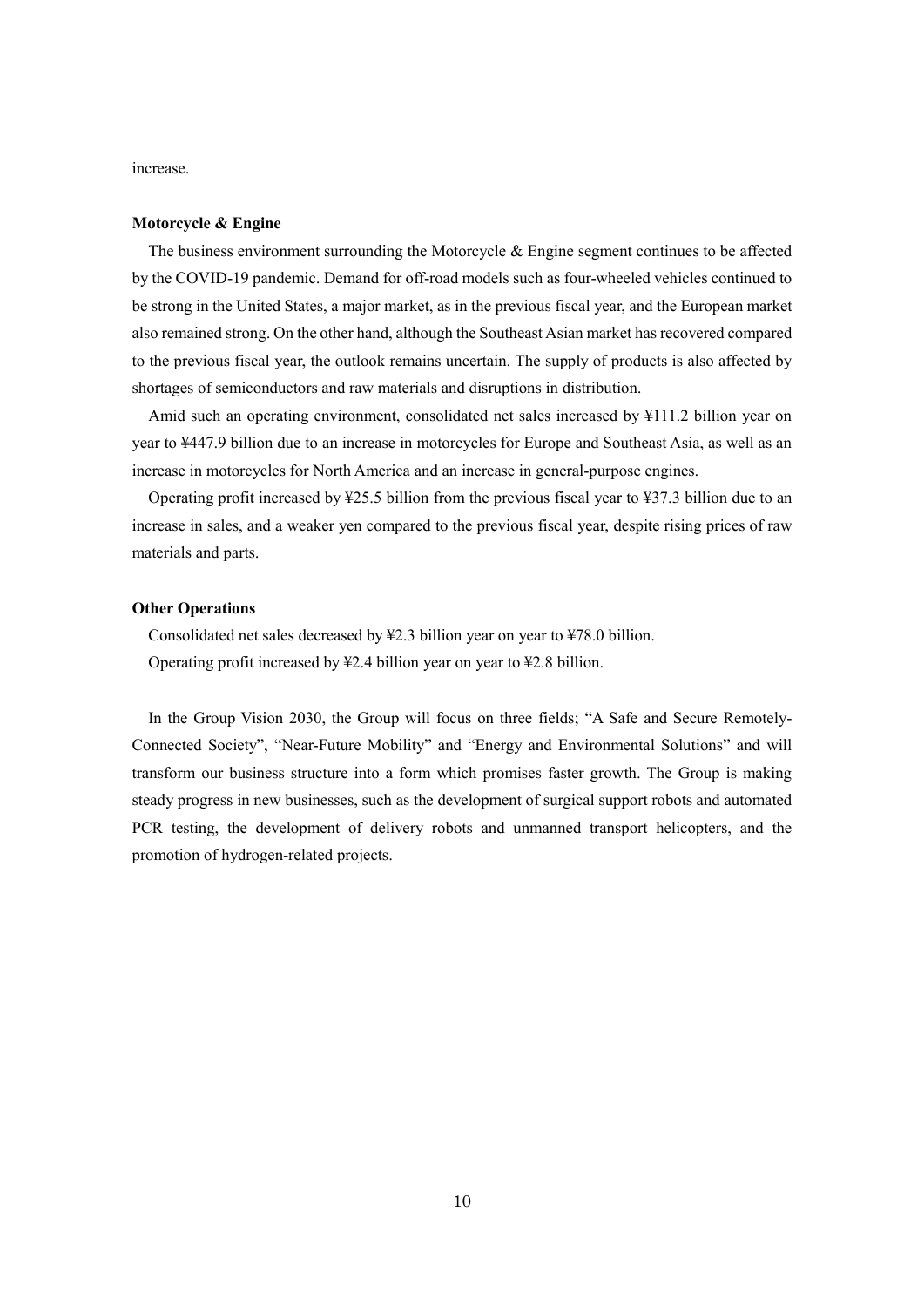### **(2) Consolidated financial condition**

#### (i) Assets

Current assets were ¥1,297.7 billion, ¥12.3 billion increase from the previous fiscal year due to an increases in other items such as accounts receivable-other.

Non-current assets were ¥724.9 billion, ¥47.0 billion increase from the previous fiscal year due to an increase in investments and other assets.

As a result, total assets were ¥2,022.7 billion, ¥59.4 billion increase from the previous fiscal year. (ii) Liabilities

Interest-bearing debt was ¥501.4 billion, ¥91.8 billion decrease from the previous fiscal year.

Liabilities were ¥1,524.2 billion, ¥43.7 billion increase from the previous fiscal year due to increases in advances received of contract liabilities and other factors.

(iii) Net assets

Net assets were ¥498.5 billion, ¥15.7 billion increase from the previous fiscal year due to an increase in foreign currency translation adjustment.

### **(3) Cash flows**

(i) Cash flows from operating activities

Operating activities provided net cash of ¥144.4 billion, ¥109.8 billion increase from the previous fiscal year. Major sources of operating cash flows included depreciation of ¥60.8 billion and an increase in advances received of contract liabilities of ¥92.0 billion. Major uses of operating cash flows included expenditure of ¥39.0 billion due to an increase in inventory.

(ii) Cash flows from investing activities

Investing activities used net cash of ¥52.5 billion which is ¥15.1 billion more than in the previous fiscal year, mainly due to purchase of property, plant and equipment, as well as intangible assets.

(iii) Cash flows from financing activities

Financing activities used net cash of ¥102.3 billion, which is ¥125.4 billion more than in the previous fiscal year, when financing activities provided net cash of ¥23.0 billion. This was mainly due to net decrease in short-term borrowings.

### **(4) Consolidated earnings outlook**

The Company will voluntarily apply the International Financial Reporting Standards (IFRS) from the first quarter of the fiscal year ended March 2023, therefore, has calculated the forecast of consolidated earnings based on IFRS.

With respect to the earnings forecasts for the fiscal year ending March 31, 2023, the Company is expecting consolidated net sales of  $\frac{1}{4}1,680.0$  billion, a  $\frac{1}{2}79.2$  billion year on year increase, due to expected increases in the Aerospace Systems segment, the Motorcycle & Engine segment and other segments.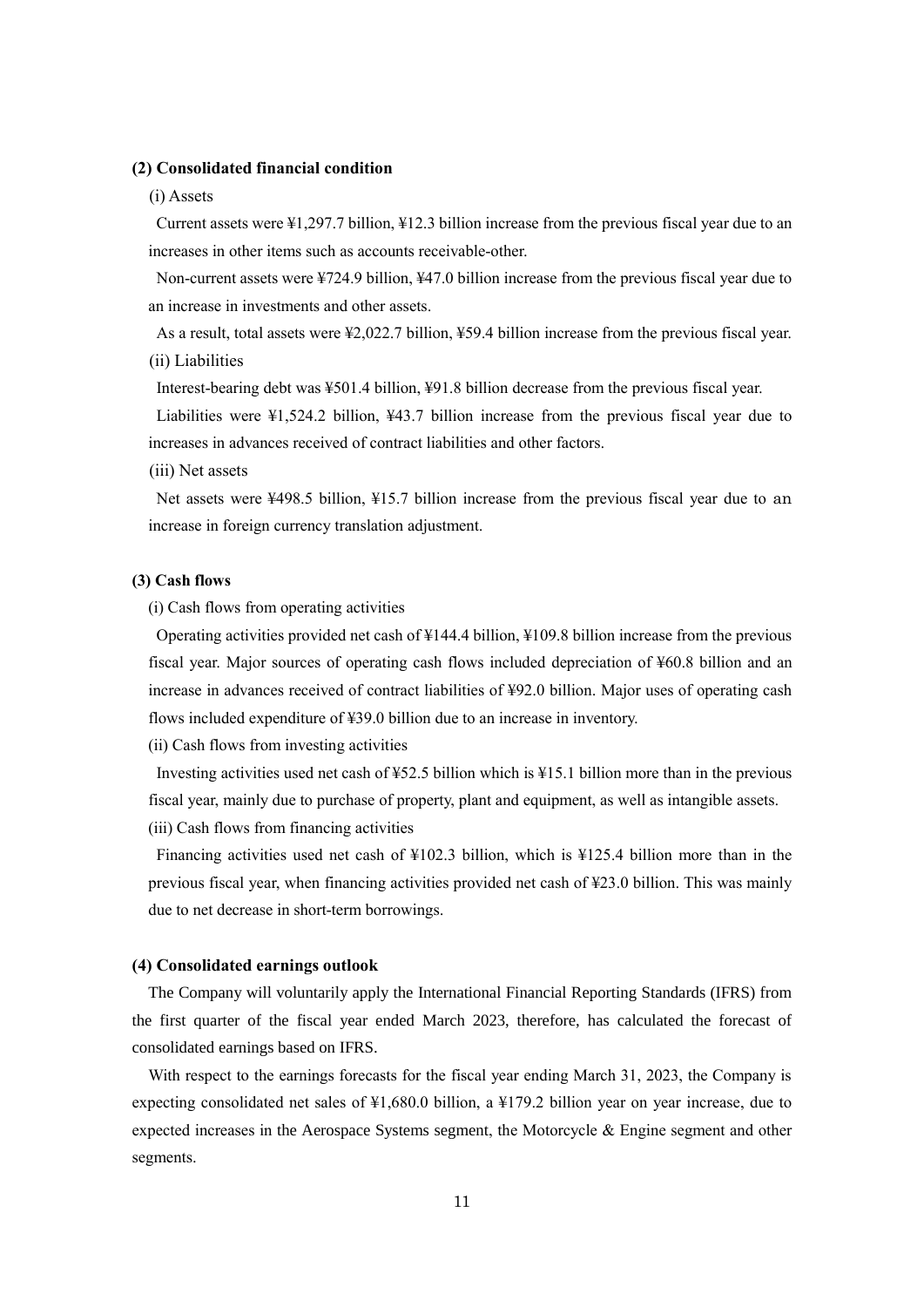In terms of profit, the Company is forecasting business profit\* of ¥53.0 billion and profit attributable to owners of parent of ¥29.0 billion. Furthermore, the Company is expecting ROIC of 4.7% and ROE of 5.9%. These forecasts are based on the expectation for an improvement of profitability of commercial aircraft jet engines with the recovery of commercial aircraft operating hours in the Aerospace Systems segment and for an increase in profits in conjunction with a rise in sales of the Motorcycle and Engine segment and other factors.

Consolidated orders received are expected to decrease ¥32.1 billion year on year to ¥1,570.0 billion.

Assumed exchange rates of ¥120/US\$ and ¥130/Euro are used for the above consolidated earnings outlook.

\*"Business profit" refers to the conventional operating profit adding non-operating income (expenses), other than financial income (expenses), and extraordinary income (loss).

### *Note regarding consolidated earnings outlook*

The above earnings outlook is based on information available at the time of preparation, and includes risks and uncertainties. We therefore discourage making investment decisions depending solely on this outlook. Please note that actual earnings may differ materially from this outlook, due to a variety of important factors stemming from changes the external environment and/or the Company's internal environment. Important factors that impact actual operating performance include, but are not limited to, the economic situation surrounding the Company's scope of business, foreign exchange rates, in particular the yen/dollar exchange rate, tax codes and other regulatory system-related issues.

### **2. Basic rationale for selecting accounting standards**

Considering the progress of global business activities, the Group will voluntarily apply International Financial Reporting Standards (IFRS) from the first quarter of the fiscal year ended March 2023 to enhance the global comparability of financial statements in the capital market and to improve the group management by standardizing the accounting process within the group.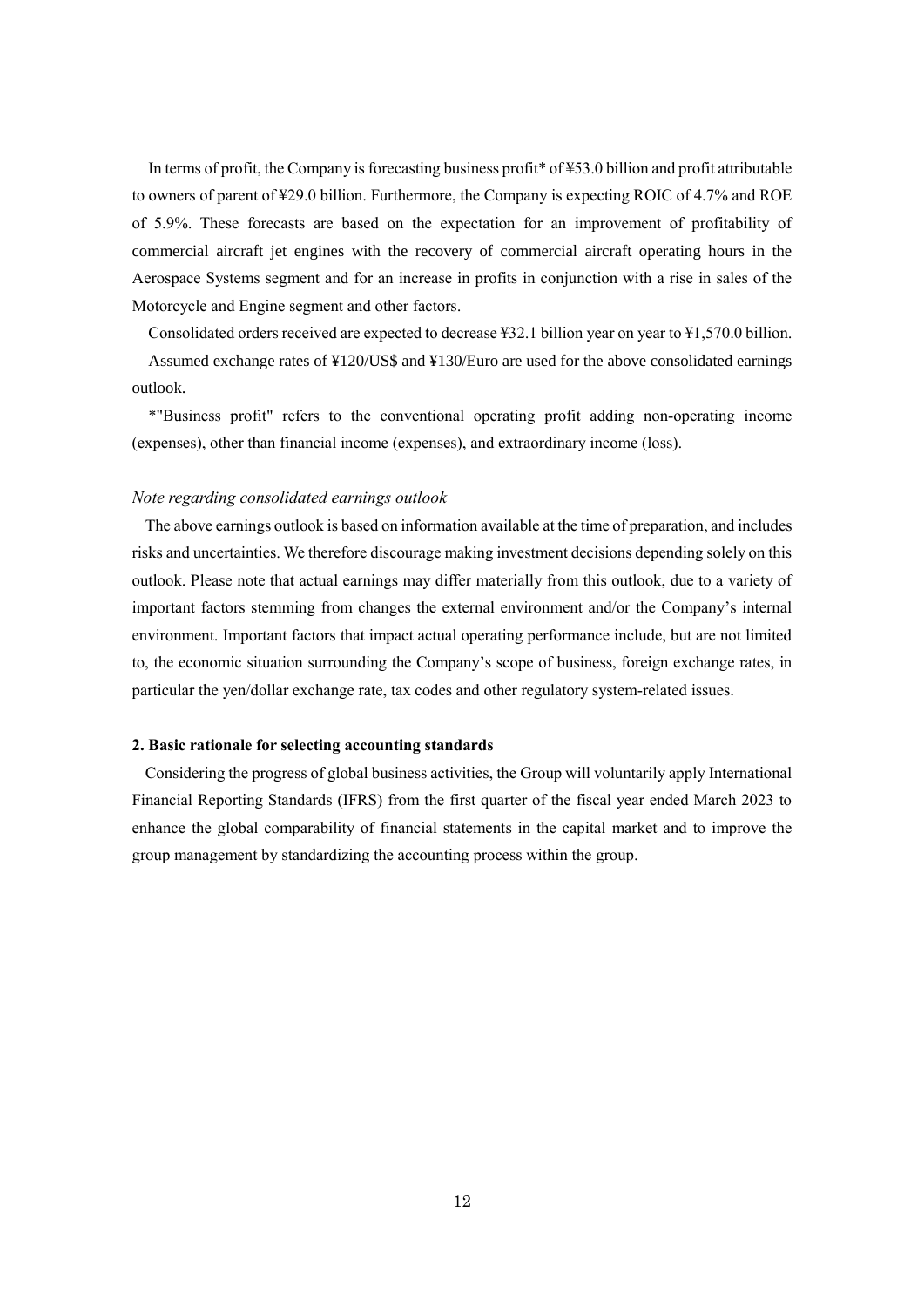# **3. Consolidated Financial Statements**

# **(1) Consolidated balance sheets**

| Years ended March 31                                       | Millions of yen  |           |  |  |  |
|------------------------------------------------------------|------------------|-----------|--|--|--|
|                                                            | 2021             | 2022      |  |  |  |
| <b>Assets</b>                                              |                  |           |  |  |  |
| Current assets                                             |                  |           |  |  |  |
| Cash and deposits                                          | 126,702          | 114,469   |  |  |  |
| Notes and accounts receivable - trade                      | 460,436          |           |  |  |  |
| Notes and accounts receivable - trade, and contract assets |                  | 418,625   |  |  |  |
| Merchandise and finished goods                             | 69,223           | 78,616    |  |  |  |
| Work in process                                            | 452,848          | 419,954   |  |  |  |
| Raw materials and supplies                                 | 136,471          | 160,113   |  |  |  |
| Other                                                      | 43,314           | 109,911   |  |  |  |
| Allowance for doubtful accounts                            | (3,589)          | (3,908)   |  |  |  |
| Total current assets                                       | 1,285,407        | 1,297,781 |  |  |  |
| Non-current assets                                         |                  |           |  |  |  |
| Property, plant and equipment                              |                  |           |  |  |  |
| Buildings and structures, net                              | 172,951          | 168,409   |  |  |  |
| Machinery, equipment and vehicles, net                     | 142,951          | 137,217   |  |  |  |
| Land                                                       | 57,743           | 58,383    |  |  |  |
| Leased assets, net                                         | 10,564           | 10,815    |  |  |  |
| Construction in progress                                   | 16,635           | 20,224    |  |  |  |
| Other, net                                                 | 50,413<br>49,212 |           |  |  |  |
| Total property, plant and equipment                        | 451,259          | 444,262   |  |  |  |
| Intangible assets                                          | 22,427           | 23,413    |  |  |  |
| Investments and other assets                               |                  |           |  |  |  |
| Investment securities                                      | 12,721           | 14,539    |  |  |  |
| Retirement benefit asset                                   | 155              | 200       |  |  |  |
| Deferred tax assets                                        | 70,452           | 86,249    |  |  |  |
| Other                                                      | 122,254          | 157,668   |  |  |  |
| Allowance for doubtful accounts                            | (1,403)          | (1,366)   |  |  |  |
| Total investments and other assets                         | 204,180          | 257,291   |  |  |  |
| Total non-current assets                                   | 677,868          | 724,967   |  |  |  |
| <b>Total assets</b>                                        | 1,963,276        | 2,022,748 |  |  |  |
| <b>Liabilities</b>                                         |                  |           |  |  |  |
| Current liabilities                                        |                  |           |  |  |  |
| Notes and accounts payable - trade                         | 247,294          | 239,976   |  |  |  |
| Electronically recorded obligations - operating            | 107,849          | 104,336   |  |  |  |
| Short-term borrowings                                      | 141,579          | 96,108    |  |  |  |
| Current portion of bonds payable                           | 30,000           | 20,000    |  |  |  |
| Lease liabilities                                          | 1,061            | 1,175     |  |  |  |
| Income taxes payable                                       | 4,753            | 8,506     |  |  |  |
| Provision for sales promotion expenses                     | 7,380            |           |  |  |  |
| Provision for bonuses                                      | 18,239           | 23,938    |  |  |  |
| Provision for construction warranties                      | 12,550           | 14,797    |  |  |  |
| Provision for loss on construction contracts               | 14,263           | 9,602     |  |  |  |
| Advances received                                          | 153,298          |           |  |  |  |
| Contract liabilities                                       |                  | 256,189   |  |  |  |
| Other                                                      | 179,283          | 212,696   |  |  |  |
| Total current liabilities                                  | 917,555          | 987,328   |  |  |  |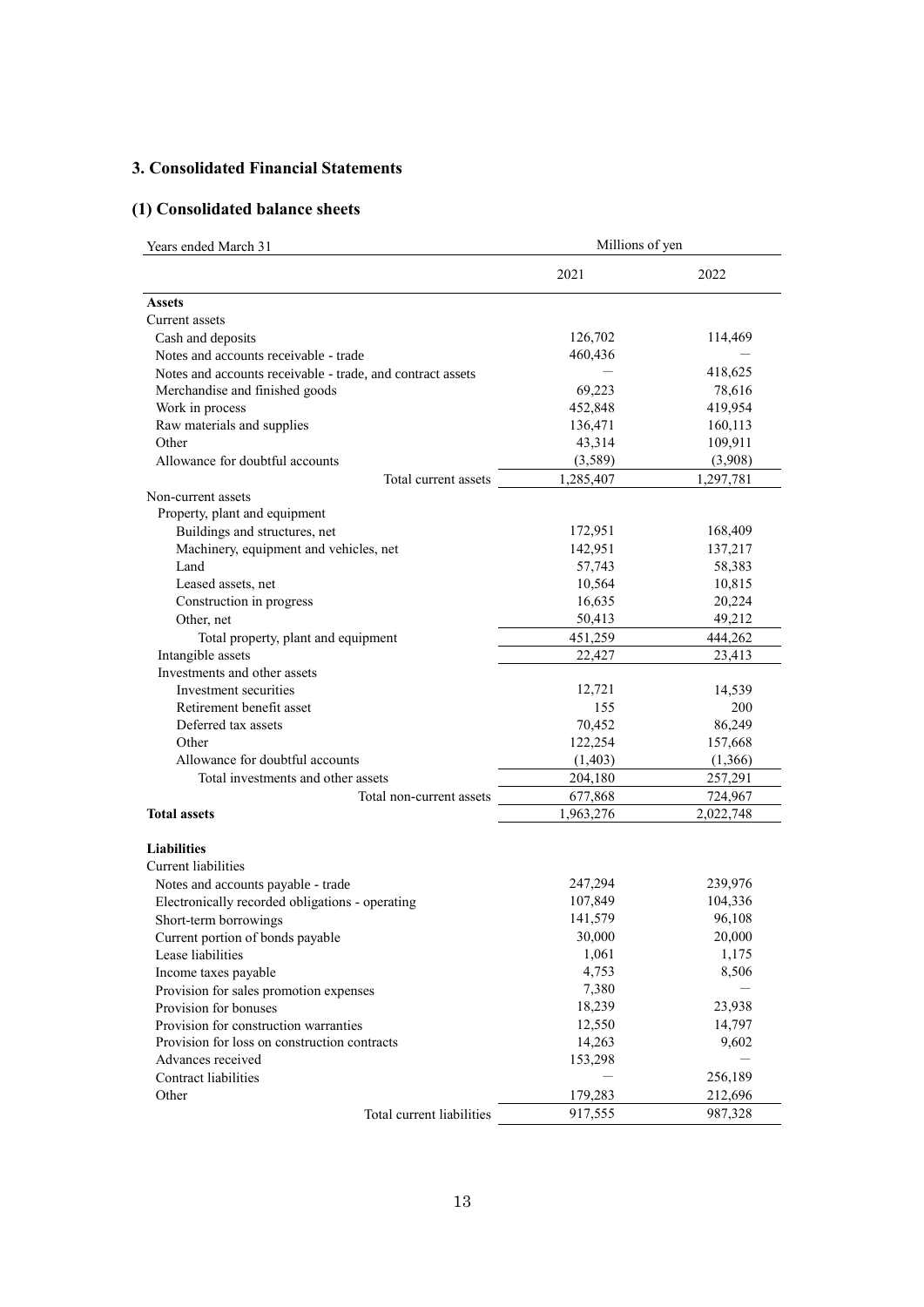| Non-current liabilities                               |              |              |
|-------------------------------------------------------|--------------|--------------|
| Bonds payable                                         | 190,000      | 180,000      |
| Long-term borrowings                                  | 199,177      | 194,297      |
| Lease liabilities                                     | 9,532        | 9,899        |
| Deferred tax liabilities                              | 1,125        | 1,593        |
| Retirement benefit liability                          | 115,456      | 106,803      |
| Provision for the in-service issues                   | $(*1)$ 5,984 | $(*1)$ 3,054 |
| of commercial aircraft jet engines engines<br>Other   | 41,668       | 41,249       |
|                                                       |              |              |
| Total non-current liabilities                         | 562,944      | 536,896      |
| <b>Total liabilities</b>                              | 1,480,500    | 1,524,225    |
| <b>Net assets</b>                                     |              |              |
| Shareholders' equity                                  |              |              |
| Share capital                                         | 104,484      | 104,484      |
| Capital surplus                                       | 54,542       | 55,526       |
| Retained earnings                                     | 306,576      | 285,381      |
| Treasury shares                                       | (136)        | (1,129)      |
| Total shareholders' equity                            | 465,467      | 444,262      |
| Accumulated other comprehensive income                |              |              |
| Valuation difference on available-for-sale securities | 1,955        | 1,424        |
| Deferred gains or losses on hedges                    | (179)        | (191)        |
| Foreign currency translation adjustment               | (931)        | 23,585       |
| Remeasurements of defined benefit plans               | (979)        | 10,098       |
| Total accumulated other comprehensive income          | (134)        | 34,917       |
| Non-controlling interests                             | 17,442       | 19,342       |
| <b>Total net assets</b>                               | 482,775      | 498,522      |
| <b>Total liabilities and net assets</b>               | 1,963,276    | 2,022,748    |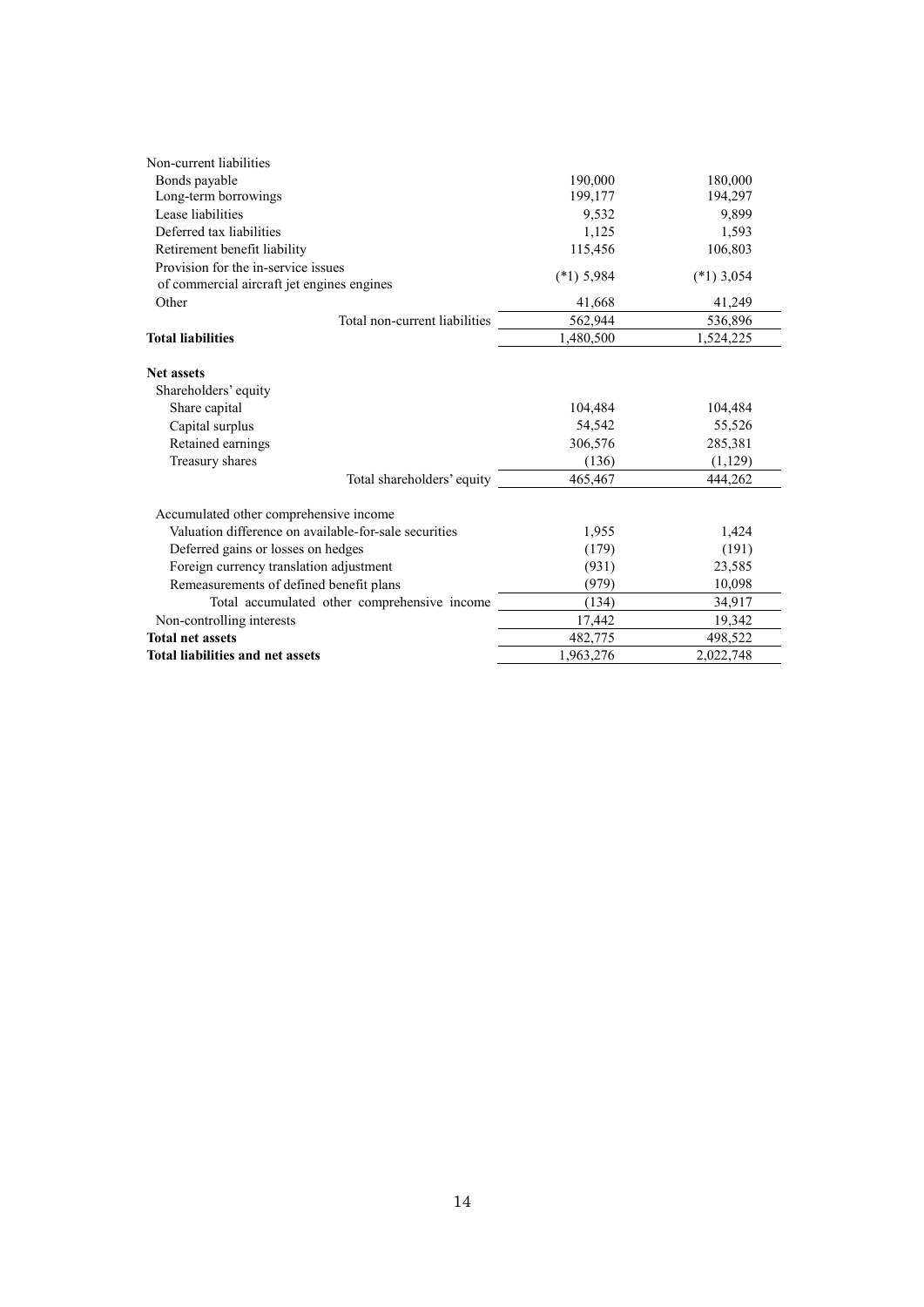# (**2) Consolidated statements of income and comprehensive income**

# **Consolidated statements of income**

| Years ended March 31                                                                  | Millions of yen |              |  |  |
|---------------------------------------------------------------------------------------|-----------------|--------------|--|--|
|                                                                                       | 2021            | 2022         |  |  |
| Net sales                                                                             | 1,488,486       | 1,500,879    |  |  |
| Cost of sales                                                                         | 1,297,324       | 1,244,300    |  |  |
| Gross profit                                                                          | 191,162         | 256,578      |  |  |
| Selling, general and administrative expenses                                          |                 |              |  |  |
| Salaries and allowances                                                               | 56,970          | 59,872       |  |  |
| Research and development expenses                                                     | 44,949          | 47,098       |  |  |
| Other                                                                                 | 94,548          | 103,800      |  |  |
| Total selling, general and administrative expenses                                    | 196,468         | 210,772      |  |  |
| Operating profit (loss)                                                               | (5,305)         | 45,805       |  |  |
| Non-operating income                                                                  |                 |              |  |  |
| Interest income                                                                       | 677             | 1,106        |  |  |
| Dividend income                                                                       | 2,161           | 865          |  |  |
| Gain on sale of investment securities                                                 | 771             | 2,120        |  |  |
| Share of profit of entities accounted for using equity method                         | 411             |              |  |  |
| Foreign exchange gains                                                                | 4,074           | 569          |  |  |
| Reversal of provision for the in-service issues<br>of commercial aircraft jet engines | $(*1)$ 3,306    |              |  |  |
| Other                                                                                 | 3,815           | 4,680        |  |  |
| Total non-operating income                                                            | 15,218          | 9.342        |  |  |
| Non-operating expenses                                                                |                 |              |  |  |
| Interest expenses                                                                     | 3,790           | 3,398        |  |  |
| Share of loss of entities accounted for using equity method                           |                 | 14,412       |  |  |
| Loss on retirement of non-current assets                                              | 2,866           | 951          |  |  |
| Other                                                                                 | 6,091           | 6,451        |  |  |
| Total non-operating expenses                                                          | 12,768          | 25,213       |  |  |
| Ordinary profit (loss)                                                                | (2, 855)        | 29,934       |  |  |
| Extraordinary income                                                                  |                 |              |  |  |
| Gain on sale of non-current assets                                                    | $(*2)$ 3,236    | $(*2)$ 1,633 |  |  |
| Gain on sale of shares of subsidiaries and associates                                 | $(*3)$ 1,581    |              |  |  |
| Total extraordinary income                                                            | 4,817           | 1,633        |  |  |
| <b>Extraordinary losses</b>                                                           |                 |              |  |  |
| <b>Impairment</b> losses                                                              | $(*4)$ 15,205   | $(*4)$ 715   |  |  |
| Loss on valuation of shares of subsidiaries and associates                            | 1,444           |              |  |  |
| Total extraordinary losses                                                            | 16,649          | 715          |  |  |
| Profit (loss) before income taxes                                                     | (14,688)        | 30,853       |  |  |
| Income taxes - current                                                                | 10,506          | 15,053       |  |  |
| Income taxes - deferred                                                               | (7,707)         | (8, 185)     |  |  |
| Total income taxes                                                                    | 2,798           | 6,867        |  |  |
| Profit (loss)                                                                         | (17, 486)       | 23,985       |  |  |
| Profit attributable to non-controlling interests                                      | 1,846           | 2,183        |  |  |
| Profit (loss) attributable to owners of parent                                        | (19, 332)       | 21,801       |  |  |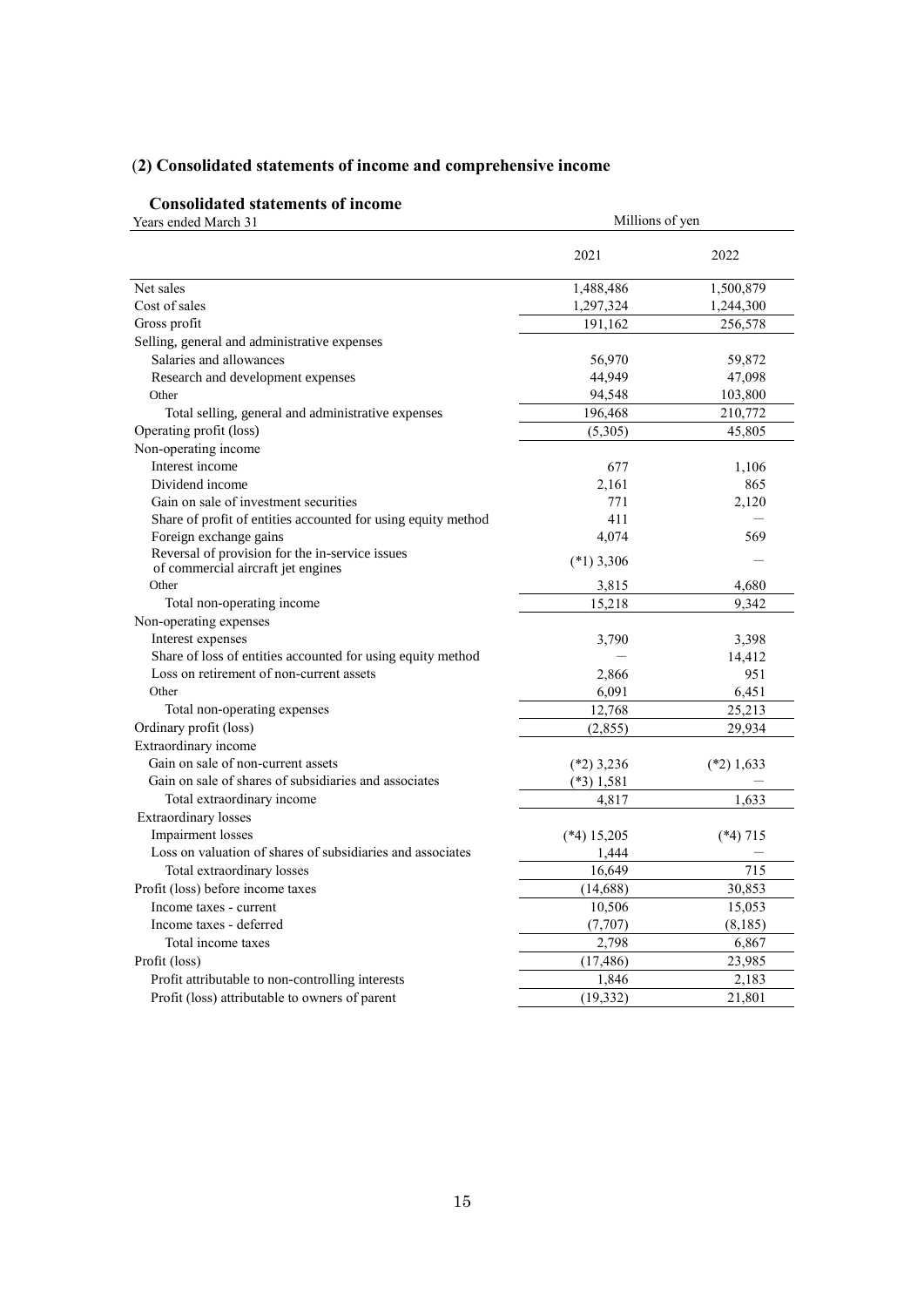### **Consolidated statements of comprehensive income**

| Years ended March 31                                                                   | Millions of yen |        |
|----------------------------------------------------------------------------------------|-----------------|--------|
|                                                                                        | 2021            | 2022   |
| Profit (loss)                                                                          | (17, 486)       | 23,985 |
| Other comprehensive income                                                             |                 |        |
| Net unrealized gains (losses) on securities                                            | 426             | (524)  |
| Deferred losses on hedges                                                              | (284)           | (337)  |
| Foreign currency translation adjustment                                                | 6,727           | 16,407 |
| Remeasurement of defined benefit plans                                                 | 18,969          | 11,130 |
| Share of other comprehensive income<br>of associates accounted for using equity method | 4,496           | 9,218  |
| Total other comprehensive income                                                       | 30,335          | 35,895 |
| Comprehensive Income attributable to:                                                  | 12,848          | 59,880 |
| Owners of parent                                                                       | 10,423          | 56,854 |
| Non-controlling interests                                                              | 2,425           | 3,026  |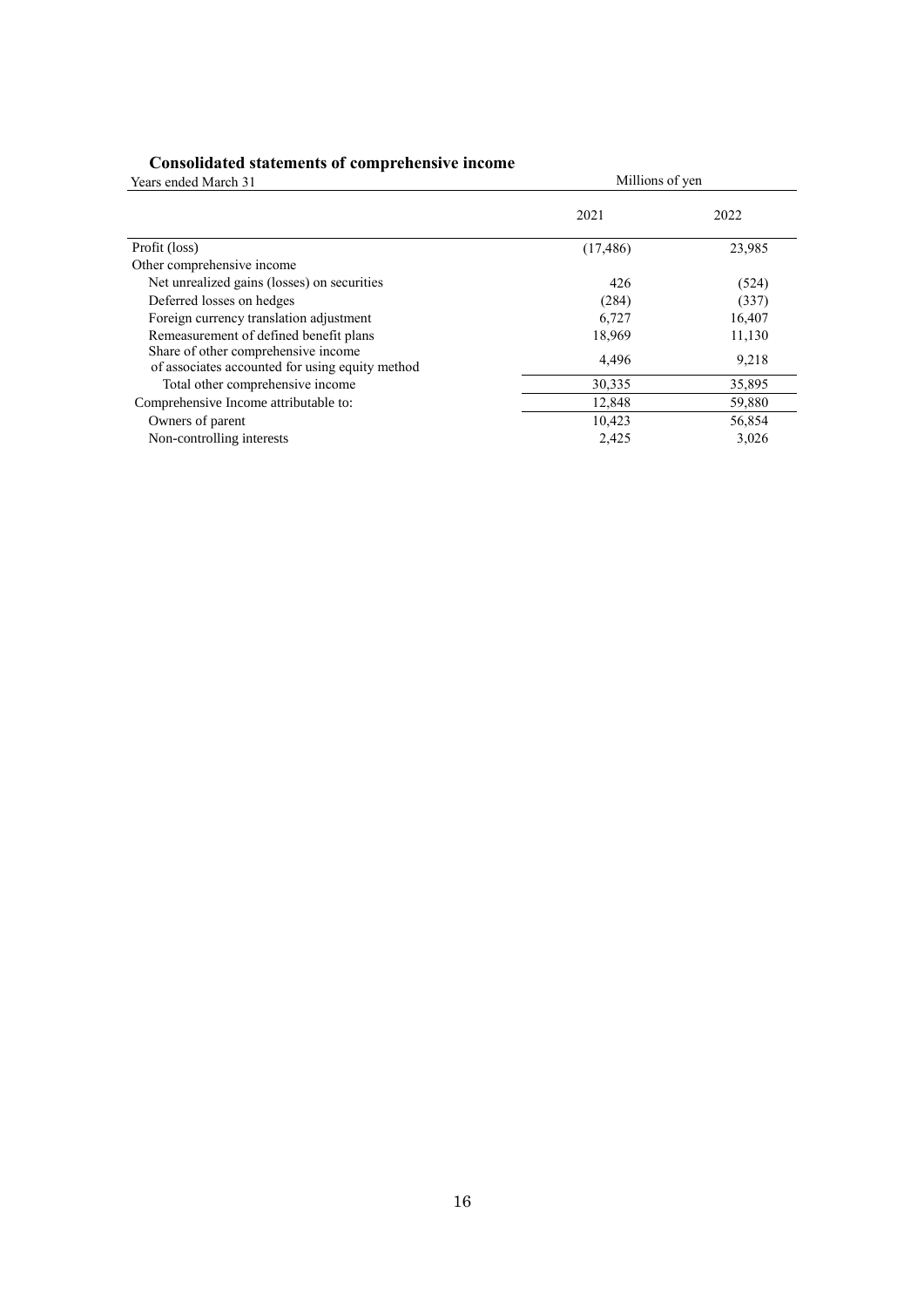# **(3) Consolidated statements of changes in net assets**

| Years ended March 31                                                                      | Millions of yen |           |  |  |
|-------------------------------------------------------------------------------------------|-----------------|-----------|--|--|
|                                                                                           | 2021            | 2022      |  |  |
| Shareholders' equity                                                                      |                 |           |  |  |
| Common stock                                                                              |                 |           |  |  |
| Balance at end of previous year                                                           | 104,484         | 104,484   |  |  |
| Total changes during the period                                                           |                 |           |  |  |
| Balance at end of year                                                                    | 104,484         | 104,484   |  |  |
| Capital surplus                                                                           |                 |           |  |  |
| Balance at end of previous year                                                           | 54,542          | 54,542    |  |  |
| Changes during the period                                                                 |                 |           |  |  |
| Issuance of new shares                                                                    |                 | 1,916     |  |  |
| Loss on sales of treasury stock                                                           | (0)             | 2         |  |  |
| Transfer of loss on sales of treasury stock                                               | $\theta$        | $\theta$  |  |  |
| Changes in equity of parent company in transactions with non-<br>controlling shareholders | (0)             | (935)     |  |  |
| Total changes during the period                                                           | (0)             | 983       |  |  |
| Balance at end of year                                                                    | 54,542          | 55,526    |  |  |
| Retained earnings                                                                         |                 |           |  |  |
| Balance at end of previous year                                                           | 326,626         | 306,576   |  |  |
| Cumulative effect of changes in accounting policies                                       |                 | (39, 639) |  |  |
| Restated balance                                                                          |                 | 266,937   |  |  |
| Changes during the period                                                                 |                 |           |  |  |
| Cash dividend                                                                             |                 | (3,357)   |  |  |
| Profit (loss) attributable to owners of parent                                            | (19, 332)       | 21,801    |  |  |
| Transfer of loss on sales of treasury stock                                               | (0)             | (0)       |  |  |
| Other                                                                                     | (716)           |           |  |  |
| Total changes during the period                                                           | (20,049)        | 18,444    |  |  |
| Balance at end of year                                                                    | 306,576         | 285,381   |  |  |
| Treasury stock                                                                            |                 |           |  |  |
| Balance at end of previous year                                                           | (133)           | (136)     |  |  |
| Changes during the period                                                                 |                 |           |  |  |
| Treasury stock purchased, net                                                             | (3)             | (994)     |  |  |
| Loss on sales of treasury stock                                                           | 0               |           |  |  |
| Total changes during the period                                                           | (3)             | (992)     |  |  |
| Balance at end of year                                                                    | (136)           | (1,129)   |  |  |
| Total shareholders' equity                                                                |                 |           |  |  |
| Balance at end of previous year                                                           | 485,520         | 465,467   |  |  |
| Cumulative effect of changes in accounting policies                                       |                 | (39, 639) |  |  |
| <b>Restated balance</b>                                                                   |                 | 425,827   |  |  |
| Changes during the period                                                                 |                 |           |  |  |
| Issuance of new shares                                                                    |                 | 1,916     |  |  |
| Cash dividend                                                                             |                 | (3,357)   |  |  |
| Profit (loss) attributable to owners of parent                                            | (19, 332)       | 21,801    |  |  |
| Treasury stock purchased, net                                                             | (3)             | (994)     |  |  |
| Loss on sales of treasury stock                                                           | $\overline{0}$  | 3         |  |  |
| Transfer of loss on disposal of treasury stock                                            |                 |           |  |  |
| Changes in equity of parent company in transactions with non-<br>controlling shareholders | (0)             | (935)     |  |  |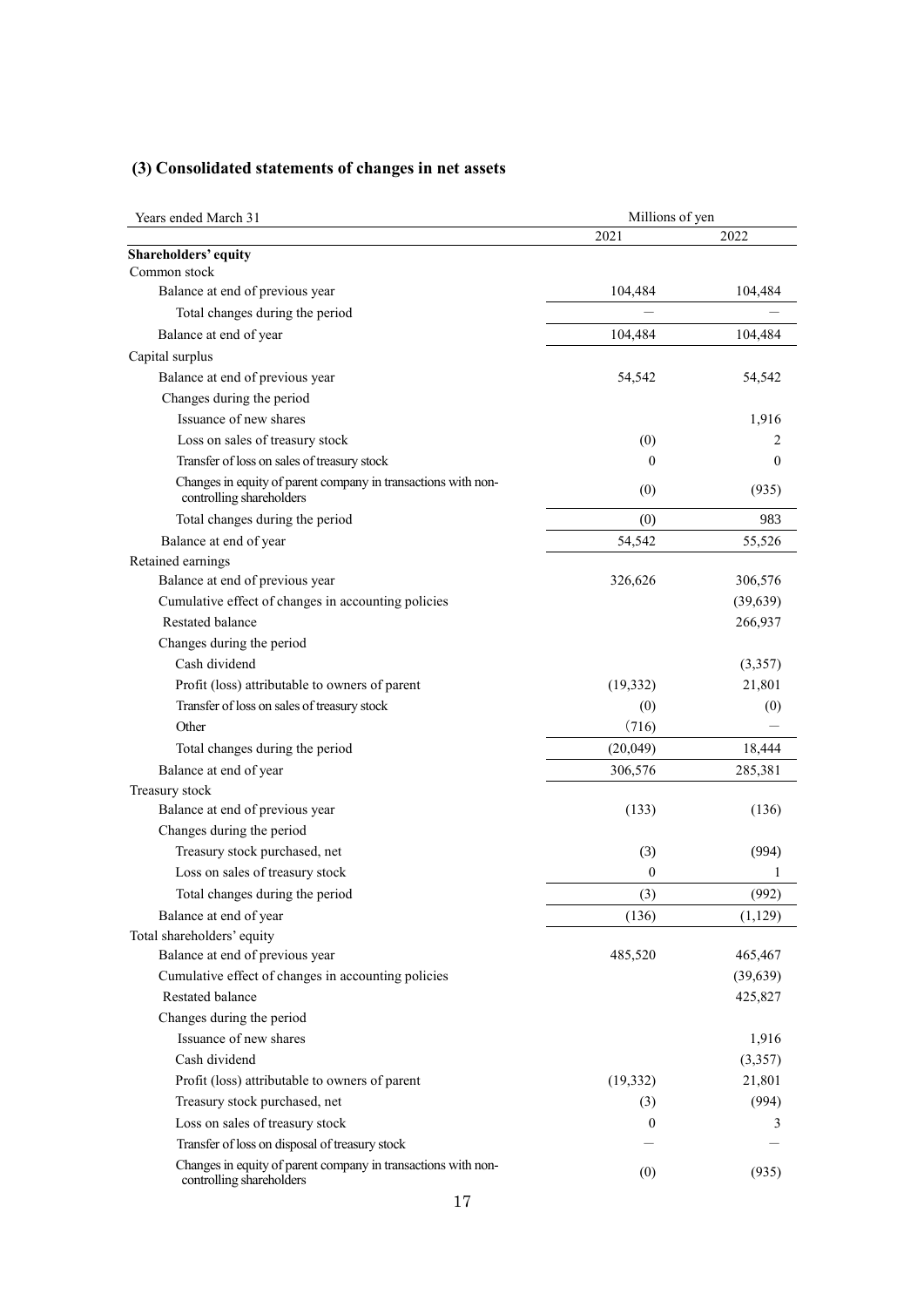| Years ended March 31                                 | Millions of yen |         |  |  |
|------------------------------------------------------|-----------------|---------|--|--|
|                                                      | 2021            | 2022    |  |  |
| Other                                                | (716)           |         |  |  |
| Total changes during the period                      | (20, 052)       | 18,435  |  |  |
| Balance at end of year                               | 465,467         | 444,262 |  |  |
| <b>Comprehensive income</b>                          |                 |         |  |  |
| Net unrealized gains (losses) on securities          |                 |         |  |  |
| Balance at end of previous year                      | 1,636           | 1,955   |  |  |
| Changes during the period                            |                 |         |  |  |
| Net changes in items other than shareholder's equity | 319             | (530)   |  |  |
| Total changes during the period                      | 319             | (530)   |  |  |
| Balance at end of year                               | 1,955           | 1,424   |  |  |
| Deferred gains (losses) on hedges                    |                 |         |  |  |
| Balance at end of previous year                      | (272)           | (179)   |  |  |
| Changes during the period                            |                 |         |  |  |
| Net changes in items other than shareholders' equity | 92              | (11)    |  |  |
| Total changes during the period                      | 92              | (11)    |  |  |
| Balance at end of year                               | (179)           | (191)   |  |  |
| Foreign currency translation adjustments             |                 |         |  |  |
| Balance at end of previous year                      | (11,311)        | (931)   |  |  |
| Changes during the period                            |                 |         |  |  |
| Net changes in items other than shareholders' equity | 10,379          | 24,516  |  |  |
| Total changes during the period                      | 10,379          | 24,516  |  |  |
| Balance at end of year                               | (931)           | 23,585  |  |  |
| Remeasurements of defined benefit plans              |                 |         |  |  |
| Balance at end of previous year                      | (19, 946)       | (979)   |  |  |
| Changes during the period                            |                 |         |  |  |
| Net changes in items other than shareholders' equity | 18,966          | 11,078  |  |  |
| Total changes during the period                      | 18,966          | 11,078  |  |  |
| Balance at end of year                               | (979)           | 10,098  |  |  |
| Total comprehensive income                           |                 |         |  |  |
| Balance at end of previous year                      | (29, 892)       | (134)   |  |  |
| Changes during the period                            |                 |         |  |  |
| Net changes in items other than shareholders' equity | 29,758          | 35,052  |  |  |
| Total changes during the period                      | 29,758          | 35,052  |  |  |
| Balance at end of year                               | (134)           | 34,917  |  |  |
| <b>Non-controlling interests</b>                     |                 |         |  |  |
| Balance at end of previous year                      | 15,934          | 17,442  |  |  |
| Changes during the period                            |                 |         |  |  |
| Net changes in items other than shareholders' equity | 1,507           | 1,899   |  |  |
| Total changes during the period                      | 1,507           | 1,899   |  |  |
| Balance at end of year                               | 17,442          | 19,342  |  |  |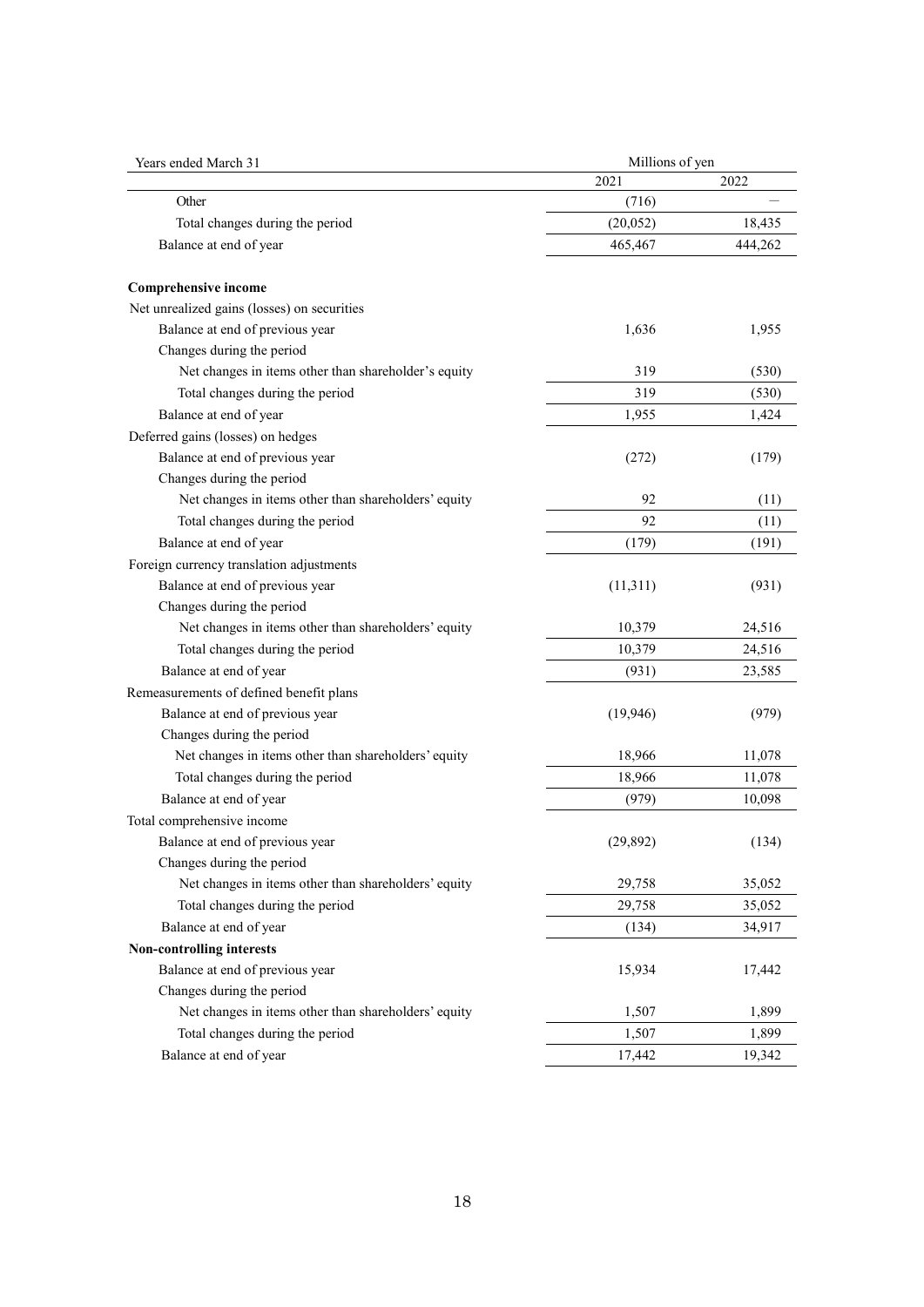| Years ended March 31                                                                      | Millions of yen |          |
|-------------------------------------------------------------------------------------------|-----------------|----------|
|                                                                                           | 2021            | 2022     |
| <b>Total net assets</b>                                                                   |                 |          |
| Balance at end of previous year                                                           | 471,562         | 482,775  |
| Cumulative effect of changes in accounting policies                                       |                 | (39,639) |
| Restated balance                                                                          |                 | 443,135  |
| Changes during the period                                                                 |                 |          |
| Issuance of new shares                                                                    |                 | 1,916    |
| Cash dividend                                                                             |                 | (3,357)  |
| Profit attributable to owners of parent (loss)                                            | (19, 332)       | 21,801   |
| Treasury stock purchased, net                                                             | (3)             | (994)    |
| Loss on sales of treasury stock                                                           | $\Omega$        | 3        |
| Transfer of loss on disposal of treasury stock                                            |                 |          |
| Changes in equity of parent company in transactions with non-<br>controlling shareholders | (0)             | (935)    |
| Other                                                                                     | (716)           |          |
| Net changes in items other than shareholders' equity                                      | 31,265          | 36,951   |
| Total changes during the period                                                           | 11,213          | 55,386   |
| Balance at end of year                                                                    | 482,775         | 498,522  |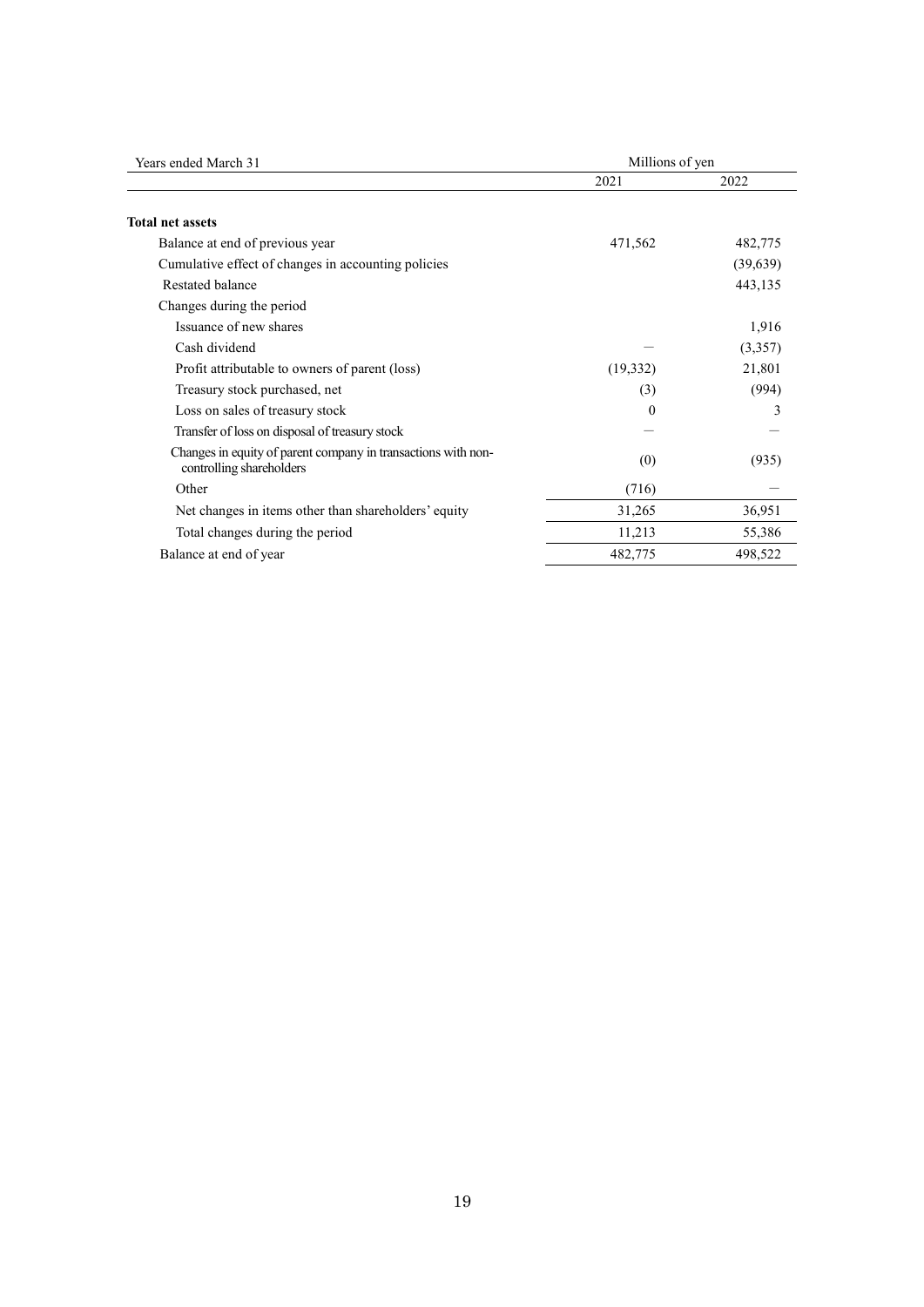# **(4) Consolidated statements of cash flows**

| 2021<br>2022<br>Cash flows from operating activities<br>Profit (loss) before income taxes<br>30,853<br>(14,688)<br>Depreciation<br>61,258<br>60,853<br>Impairment loss<br>15,205<br>715<br>Loss on valuation of shares of subsidiaries and associates<br>1,444<br>Increase (decrease) in allowance for doubtful accounts<br>(343)<br>(110)<br>Increase (decrease) in provision for sales promotion expenses<br>(5,085)<br>5,566<br>Increase (decrease) in provision for bonuses<br>(3,819)<br>Increase (decrease) in provision for construction warranties<br>(1,938)<br>2,083<br>Increase (decrease) in provision for loss on construction contracts<br>(4,838)<br>2,788<br>11,611<br>Increase (decrease) in retirement benefit liability<br>4,778<br>Increase (decrease) in provision for the in-service issues<br>(2,930)<br>(9,705)<br>of commercial aircraft jet engines<br>Interest and dividend income<br>(1,972)<br>(2,839)<br>Interest expenses<br>3,790<br>3,398<br>Share of loss (profit) of entities accounted for using equity method<br>(411)<br>14,412<br>Loss (gain) on sale of non-current assets<br>(3,236)<br>(1,633)<br>Loss (gain) on sale of shares of subsidiaries and associates<br>(1,581)<br>Decrease (increase) in trade receivables<br>23,267<br>Decrease (increase) in notes and accounts receivable<br>25,995<br>- trade and contract assets<br>Decrease (increase) in inventories<br>(26,374)<br>(39,039)<br>Increase (decrease) in trade payables<br>(16, 784)<br>(15,067)<br>Decrease (increase) in advance payments to suppliers<br>(132)<br>(31, 724)<br>Increase (decrease) in advances received<br>4,209<br>Increase (decrease) in contract liabilities<br>92,098<br>8,900<br>Decrease (increase) in other current assets<br>(28, 723)<br>2,988<br>43,354<br>Increase (decrease) in other current liabilities<br>Other, net<br>(5,570)<br>(470)<br>Subtotal<br>42,953<br>157,599<br>Interest and dividends received<br>6,370<br>2,629<br>Interest paid<br>(3,646)<br>(3,634)<br>Income taxes paid<br>(11,076)<br>(12,164)<br>Net cash provided by (used in) operating activities<br>34,601<br>144,430<br>Cash flows from investing activities<br>Purchase of property, plant and equipment and intangible assets<br>(51,692)<br>(62, 399)<br>Proceeds from sales of property,<br>5,556<br>13,656<br>plant and equipment and intangible assets<br>Purchase of investment securities<br>(2,114)<br>(1,042)<br>Proceeds from sale of investment securities<br>5,717<br>1,407<br>Purchase of shares of subsidiaries and associates<br>(97)<br>(11)<br>Proceeds from sale of shares of subsidiaries and associates<br>1,927<br>Proceeds from purchase of shares of subsidiaries resulting<br>489<br>in change in scope of consolidation<br>224<br>(1, 551)<br>Other, net<br>(37, 392)<br>Net cash provided by (used in) investing activities<br>(52, 537)<br>Cash flows from financing activities<br>Net increase (decrease) in short-term borrowings<br>(28, 409)<br>(74, 242)<br>Proceeds from long-term borrowings<br>27,310<br>15,500<br>Repayments of long-term borrowings<br>(22, 297)<br>(17,001)<br>Proceeds from issuance of bonds<br>60,000<br>10,000<br>Redemption of bonds<br>(20,000)<br>(30,000)<br>Dividends paid<br>(59)<br>(3,384)<br>Dividends paid to non-controlling interests<br>(960)<br>(913)<br>Proceeds from sale and leaseback transactions<br>10,014<br>(2,303)<br>(2,505)<br>Other, net<br>Net cash provided by (used in) financing activities<br>23,093<br>(102, 345)<br>Effect of exchange rate change on cash and cash equivalents<br>(682)<br>(3,202)<br>Net increase (decrease) in cash and cash equivalents<br>19,619<br>(13, 654)<br>Cash and cash equivalents at beginning of period<br>102,546<br>122,166 | Years ended March 31                       | Millions of yen |         |  |  |
|--------------------------------------------------------------------------------------------------------------------------------------------------------------------------------------------------------------------------------------------------------------------------------------------------------------------------------------------------------------------------------------------------------------------------------------------------------------------------------------------------------------------------------------------------------------------------------------------------------------------------------------------------------------------------------------------------------------------------------------------------------------------------------------------------------------------------------------------------------------------------------------------------------------------------------------------------------------------------------------------------------------------------------------------------------------------------------------------------------------------------------------------------------------------------------------------------------------------------------------------------------------------------------------------------------------------------------------------------------------------------------------------------------------------------------------------------------------------------------------------------------------------------------------------------------------------------------------------------------------------------------------------------------------------------------------------------------------------------------------------------------------------------------------------------------------------------------------------------------------------------------------------------------------------------------------------------------------------------------------------------------------------------------------------------------------------------------------------------------------------------------------------------------------------------------------------------------------------------------------------------------------------------------------------------------------------------------------------------------------------------------------------------------------------------------------------------------------------------------------------------------------------------------------------------------------------------------------------------------------------------------------------------------------------------------------------------------------------------------------------------------------------------------------------------------------------------------------------------------------------------------------------------------------------------------------------------------------------------------------------------------------------------------------------------------------------------------------------------------------------------------------------------------------------------------------------------------------------------------------------------------------------------------------------------------------------------------------------------------------------------------------------------------------------------------------------------------------------------------------------------------------------------------------------------------------------------------------------------------------------------------------------------------------------------------------------------------------------------------------------------------------------------------|--------------------------------------------|-----------------|---------|--|--|
|                                                                                                                                                                                                                                                                                                                                                                                                                                                                                                                                                                                                                                                                                                                                                                                                                                                                                                                                                                                                                                                                                                                                                                                                                                                                                                                                                                                                                                                                                                                                                                                                                                                                                                                                                                                                                                                                                                                                                                                                                                                                                                                                                                                                                                                                                                                                                                                                                                                                                                                                                                                                                                                                                                                                                                                                                                                                                                                                                                                                                                                                                                                                                                                                                                                                                                                                                                                                                                                                                                                                                                                                                                                                                                                                                                                |                                            |                 |         |  |  |
|                                                                                                                                                                                                                                                                                                                                                                                                                                                                                                                                                                                                                                                                                                                                                                                                                                                                                                                                                                                                                                                                                                                                                                                                                                                                                                                                                                                                                                                                                                                                                                                                                                                                                                                                                                                                                                                                                                                                                                                                                                                                                                                                                                                                                                                                                                                                                                                                                                                                                                                                                                                                                                                                                                                                                                                                                                                                                                                                                                                                                                                                                                                                                                                                                                                                                                                                                                                                                                                                                                                                                                                                                                                                                                                                                                                |                                            |                 |         |  |  |
|                                                                                                                                                                                                                                                                                                                                                                                                                                                                                                                                                                                                                                                                                                                                                                                                                                                                                                                                                                                                                                                                                                                                                                                                                                                                                                                                                                                                                                                                                                                                                                                                                                                                                                                                                                                                                                                                                                                                                                                                                                                                                                                                                                                                                                                                                                                                                                                                                                                                                                                                                                                                                                                                                                                                                                                                                                                                                                                                                                                                                                                                                                                                                                                                                                                                                                                                                                                                                                                                                                                                                                                                                                                                                                                                                                                |                                            |                 |         |  |  |
|                                                                                                                                                                                                                                                                                                                                                                                                                                                                                                                                                                                                                                                                                                                                                                                                                                                                                                                                                                                                                                                                                                                                                                                                                                                                                                                                                                                                                                                                                                                                                                                                                                                                                                                                                                                                                                                                                                                                                                                                                                                                                                                                                                                                                                                                                                                                                                                                                                                                                                                                                                                                                                                                                                                                                                                                                                                                                                                                                                                                                                                                                                                                                                                                                                                                                                                                                                                                                                                                                                                                                                                                                                                                                                                                                                                |                                            |                 |         |  |  |
|                                                                                                                                                                                                                                                                                                                                                                                                                                                                                                                                                                                                                                                                                                                                                                                                                                                                                                                                                                                                                                                                                                                                                                                                                                                                                                                                                                                                                                                                                                                                                                                                                                                                                                                                                                                                                                                                                                                                                                                                                                                                                                                                                                                                                                                                                                                                                                                                                                                                                                                                                                                                                                                                                                                                                                                                                                                                                                                                                                                                                                                                                                                                                                                                                                                                                                                                                                                                                                                                                                                                                                                                                                                                                                                                                                                |                                            |                 |         |  |  |
|                                                                                                                                                                                                                                                                                                                                                                                                                                                                                                                                                                                                                                                                                                                                                                                                                                                                                                                                                                                                                                                                                                                                                                                                                                                                                                                                                                                                                                                                                                                                                                                                                                                                                                                                                                                                                                                                                                                                                                                                                                                                                                                                                                                                                                                                                                                                                                                                                                                                                                                                                                                                                                                                                                                                                                                                                                                                                                                                                                                                                                                                                                                                                                                                                                                                                                                                                                                                                                                                                                                                                                                                                                                                                                                                                                                |                                            |                 |         |  |  |
|                                                                                                                                                                                                                                                                                                                                                                                                                                                                                                                                                                                                                                                                                                                                                                                                                                                                                                                                                                                                                                                                                                                                                                                                                                                                                                                                                                                                                                                                                                                                                                                                                                                                                                                                                                                                                                                                                                                                                                                                                                                                                                                                                                                                                                                                                                                                                                                                                                                                                                                                                                                                                                                                                                                                                                                                                                                                                                                                                                                                                                                                                                                                                                                                                                                                                                                                                                                                                                                                                                                                                                                                                                                                                                                                                                                |                                            |                 |         |  |  |
|                                                                                                                                                                                                                                                                                                                                                                                                                                                                                                                                                                                                                                                                                                                                                                                                                                                                                                                                                                                                                                                                                                                                                                                                                                                                                                                                                                                                                                                                                                                                                                                                                                                                                                                                                                                                                                                                                                                                                                                                                                                                                                                                                                                                                                                                                                                                                                                                                                                                                                                                                                                                                                                                                                                                                                                                                                                                                                                                                                                                                                                                                                                                                                                                                                                                                                                                                                                                                                                                                                                                                                                                                                                                                                                                                                                |                                            |                 |         |  |  |
|                                                                                                                                                                                                                                                                                                                                                                                                                                                                                                                                                                                                                                                                                                                                                                                                                                                                                                                                                                                                                                                                                                                                                                                                                                                                                                                                                                                                                                                                                                                                                                                                                                                                                                                                                                                                                                                                                                                                                                                                                                                                                                                                                                                                                                                                                                                                                                                                                                                                                                                                                                                                                                                                                                                                                                                                                                                                                                                                                                                                                                                                                                                                                                                                                                                                                                                                                                                                                                                                                                                                                                                                                                                                                                                                                                                |                                            |                 |         |  |  |
|                                                                                                                                                                                                                                                                                                                                                                                                                                                                                                                                                                                                                                                                                                                                                                                                                                                                                                                                                                                                                                                                                                                                                                                                                                                                                                                                                                                                                                                                                                                                                                                                                                                                                                                                                                                                                                                                                                                                                                                                                                                                                                                                                                                                                                                                                                                                                                                                                                                                                                                                                                                                                                                                                                                                                                                                                                                                                                                                                                                                                                                                                                                                                                                                                                                                                                                                                                                                                                                                                                                                                                                                                                                                                                                                                                                |                                            |                 |         |  |  |
|                                                                                                                                                                                                                                                                                                                                                                                                                                                                                                                                                                                                                                                                                                                                                                                                                                                                                                                                                                                                                                                                                                                                                                                                                                                                                                                                                                                                                                                                                                                                                                                                                                                                                                                                                                                                                                                                                                                                                                                                                                                                                                                                                                                                                                                                                                                                                                                                                                                                                                                                                                                                                                                                                                                                                                                                                                                                                                                                                                                                                                                                                                                                                                                                                                                                                                                                                                                                                                                                                                                                                                                                                                                                                                                                                                                |                                            |                 |         |  |  |
|                                                                                                                                                                                                                                                                                                                                                                                                                                                                                                                                                                                                                                                                                                                                                                                                                                                                                                                                                                                                                                                                                                                                                                                                                                                                                                                                                                                                                                                                                                                                                                                                                                                                                                                                                                                                                                                                                                                                                                                                                                                                                                                                                                                                                                                                                                                                                                                                                                                                                                                                                                                                                                                                                                                                                                                                                                                                                                                                                                                                                                                                                                                                                                                                                                                                                                                                                                                                                                                                                                                                                                                                                                                                                                                                                                                |                                            |                 |         |  |  |
|                                                                                                                                                                                                                                                                                                                                                                                                                                                                                                                                                                                                                                                                                                                                                                                                                                                                                                                                                                                                                                                                                                                                                                                                                                                                                                                                                                                                                                                                                                                                                                                                                                                                                                                                                                                                                                                                                                                                                                                                                                                                                                                                                                                                                                                                                                                                                                                                                                                                                                                                                                                                                                                                                                                                                                                                                                                                                                                                                                                                                                                                                                                                                                                                                                                                                                                                                                                                                                                                                                                                                                                                                                                                                                                                                                                |                                            |                 |         |  |  |
|                                                                                                                                                                                                                                                                                                                                                                                                                                                                                                                                                                                                                                                                                                                                                                                                                                                                                                                                                                                                                                                                                                                                                                                                                                                                                                                                                                                                                                                                                                                                                                                                                                                                                                                                                                                                                                                                                                                                                                                                                                                                                                                                                                                                                                                                                                                                                                                                                                                                                                                                                                                                                                                                                                                                                                                                                                                                                                                                                                                                                                                                                                                                                                                                                                                                                                                                                                                                                                                                                                                                                                                                                                                                                                                                                                                |                                            |                 |         |  |  |
|                                                                                                                                                                                                                                                                                                                                                                                                                                                                                                                                                                                                                                                                                                                                                                                                                                                                                                                                                                                                                                                                                                                                                                                                                                                                                                                                                                                                                                                                                                                                                                                                                                                                                                                                                                                                                                                                                                                                                                                                                                                                                                                                                                                                                                                                                                                                                                                                                                                                                                                                                                                                                                                                                                                                                                                                                                                                                                                                                                                                                                                                                                                                                                                                                                                                                                                                                                                                                                                                                                                                                                                                                                                                                                                                                                                |                                            |                 |         |  |  |
|                                                                                                                                                                                                                                                                                                                                                                                                                                                                                                                                                                                                                                                                                                                                                                                                                                                                                                                                                                                                                                                                                                                                                                                                                                                                                                                                                                                                                                                                                                                                                                                                                                                                                                                                                                                                                                                                                                                                                                                                                                                                                                                                                                                                                                                                                                                                                                                                                                                                                                                                                                                                                                                                                                                                                                                                                                                                                                                                                                                                                                                                                                                                                                                                                                                                                                                                                                                                                                                                                                                                                                                                                                                                                                                                                                                |                                            |                 |         |  |  |
|                                                                                                                                                                                                                                                                                                                                                                                                                                                                                                                                                                                                                                                                                                                                                                                                                                                                                                                                                                                                                                                                                                                                                                                                                                                                                                                                                                                                                                                                                                                                                                                                                                                                                                                                                                                                                                                                                                                                                                                                                                                                                                                                                                                                                                                                                                                                                                                                                                                                                                                                                                                                                                                                                                                                                                                                                                                                                                                                                                                                                                                                                                                                                                                                                                                                                                                                                                                                                                                                                                                                                                                                                                                                                                                                                                                |                                            |                 |         |  |  |
|                                                                                                                                                                                                                                                                                                                                                                                                                                                                                                                                                                                                                                                                                                                                                                                                                                                                                                                                                                                                                                                                                                                                                                                                                                                                                                                                                                                                                                                                                                                                                                                                                                                                                                                                                                                                                                                                                                                                                                                                                                                                                                                                                                                                                                                                                                                                                                                                                                                                                                                                                                                                                                                                                                                                                                                                                                                                                                                                                                                                                                                                                                                                                                                                                                                                                                                                                                                                                                                                                                                                                                                                                                                                                                                                                                                |                                            |                 |         |  |  |
|                                                                                                                                                                                                                                                                                                                                                                                                                                                                                                                                                                                                                                                                                                                                                                                                                                                                                                                                                                                                                                                                                                                                                                                                                                                                                                                                                                                                                                                                                                                                                                                                                                                                                                                                                                                                                                                                                                                                                                                                                                                                                                                                                                                                                                                                                                                                                                                                                                                                                                                                                                                                                                                                                                                                                                                                                                                                                                                                                                                                                                                                                                                                                                                                                                                                                                                                                                                                                                                                                                                                                                                                                                                                                                                                                                                |                                            |                 |         |  |  |
|                                                                                                                                                                                                                                                                                                                                                                                                                                                                                                                                                                                                                                                                                                                                                                                                                                                                                                                                                                                                                                                                                                                                                                                                                                                                                                                                                                                                                                                                                                                                                                                                                                                                                                                                                                                                                                                                                                                                                                                                                                                                                                                                                                                                                                                                                                                                                                                                                                                                                                                                                                                                                                                                                                                                                                                                                                                                                                                                                                                                                                                                                                                                                                                                                                                                                                                                                                                                                                                                                                                                                                                                                                                                                                                                                                                |                                            |                 |         |  |  |
|                                                                                                                                                                                                                                                                                                                                                                                                                                                                                                                                                                                                                                                                                                                                                                                                                                                                                                                                                                                                                                                                                                                                                                                                                                                                                                                                                                                                                                                                                                                                                                                                                                                                                                                                                                                                                                                                                                                                                                                                                                                                                                                                                                                                                                                                                                                                                                                                                                                                                                                                                                                                                                                                                                                                                                                                                                                                                                                                                                                                                                                                                                                                                                                                                                                                                                                                                                                                                                                                                                                                                                                                                                                                                                                                                                                |                                            |                 |         |  |  |
|                                                                                                                                                                                                                                                                                                                                                                                                                                                                                                                                                                                                                                                                                                                                                                                                                                                                                                                                                                                                                                                                                                                                                                                                                                                                                                                                                                                                                                                                                                                                                                                                                                                                                                                                                                                                                                                                                                                                                                                                                                                                                                                                                                                                                                                                                                                                                                                                                                                                                                                                                                                                                                                                                                                                                                                                                                                                                                                                                                                                                                                                                                                                                                                                                                                                                                                                                                                                                                                                                                                                                                                                                                                                                                                                                                                |                                            |                 |         |  |  |
|                                                                                                                                                                                                                                                                                                                                                                                                                                                                                                                                                                                                                                                                                                                                                                                                                                                                                                                                                                                                                                                                                                                                                                                                                                                                                                                                                                                                                                                                                                                                                                                                                                                                                                                                                                                                                                                                                                                                                                                                                                                                                                                                                                                                                                                                                                                                                                                                                                                                                                                                                                                                                                                                                                                                                                                                                                                                                                                                                                                                                                                                                                                                                                                                                                                                                                                                                                                                                                                                                                                                                                                                                                                                                                                                                                                |                                            |                 |         |  |  |
|                                                                                                                                                                                                                                                                                                                                                                                                                                                                                                                                                                                                                                                                                                                                                                                                                                                                                                                                                                                                                                                                                                                                                                                                                                                                                                                                                                                                                                                                                                                                                                                                                                                                                                                                                                                                                                                                                                                                                                                                                                                                                                                                                                                                                                                                                                                                                                                                                                                                                                                                                                                                                                                                                                                                                                                                                                                                                                                                                                                                                                                                                                                                                                                                                                                                                                                                                                                                                                                                                                                                                                                                                                                                                                                                                                                |                                            |                 |         |  |  |
|                                                                                                                                                                                                                                                                                                                                                                                                                                                                                                                                                                                                                                                                                                                                                                                                                                                                                                                                                                                                                                                                                                                                                                                                                                                                                                                                                                                                                                                                                                                                                                                                                                                                                                                                                                                                                                                                                                                                                                                                                                                                                                                                                                                                                                                                                                                                                                                                                                                                                                                                                                                                                                                                                                                                                                                                                                                                                                                                                                                                                                                                                                                                                                                                                                                                                                                                                                                                                                                                                                                                                                                                                                                                                                                                                                                |                                            |                 |         |  |  |
|                                                                                                                                                                                                                                                                                                                                                                                                                                                                                                                                                                                                                                                                                                                                                                                                                                                                                                                                                                                                                                                                                                                                                                                                                                                                                                                                                                                                                                                                                                                                                                                                                                                                                                                                                                                                                                                                                                                                                                                                                                                                                                                                                                                                                                                                                                                                                                                                                                                                                                                                                                                                                                                                                                                                                                                                                                                                                                                                                                                                                                                                                                                                                                                                                                                                                                                                                                                                                                                                                                                                                                                                                                                                                                                                                                                |                                            |                 |         |  |  |
|                                                                                                                                                                                                                                                                                                                                                                                                                                                                                                                                                                                                                                                                                                                                                                                                                                                                                                                                                                                                                                                                                                                                                                                                                                                                                                                                                                                                                                                                                                                                                                                                                                                                                                                                                                                                                                                                                                                                                                                                                                                                                                                                                                                                                                                                                                                                                                                                                                                                                                                                                                                                                                                                                                                                                                                                                                                                                                                                                                                                                                                                                                                                                                                                                                                                                                                                                                                                                                                                                                                                                                                                                                                                                                                                                                                |                                            |                 |         |  |  |
|                                                                                                                                                                                                                                                                                                                                                                                                                                                                                                                                                                                                                                                                                                                                                                                                                                                                                                                                                                                                                                                                                                                                                                                                                                                                                                                                                                                                                                                                                                                                                                                                                                                                                                                                                                                                                                                                                                                                                                                                                                                                                                                                                                                                                                                                                                                                                                                                                                                                                                                                                                                                                                                                                                                                                                                                                                                                                                                                                                                                                                                                                                                                                                                                                                                                                                                                                                                                                                                                                                                                                                                                                                                                                                                                                                                |                                            |                 |         |  |  |
|                                                                                                                                                                                                                                                                                                                                                                                                                                                                                                                                                                                                                                                                                                                                                                                                                                                                                                                                                                                                                                                                                                                                                                                                                                                                                                                                                                                                                                                                                                                                                                                                                                                                                                                                                                                                                                                                                                                                                                                                                                                                                                                                                                                                                                                                                                                                                                                                                                                                                                                                                                                                                                                                                                                                                                                                                                                                                                                                                                                                                                                                                                                                                                                                                                                                                                                                                                                                                                                                                                                                                                                                                                                                                                                                                                                |                                            |                 |         |  |  |
|                                                                                                                                                                                                                                                                                                                                                                                                                                                                                                                                                                                                                                                                                                                                                                                                                                                                                                                                                                                                                                                                                                                                                                                                                                                                                                                                                                                                                                                                                                                                                                                                                                                                                                                                                                                                                                                                                                                                                                                                                                                                                                                                                                                                                                                                                                                                                                                                                                                                                                                                                                                                                                                                                                                                                                                                                                                                                                                                                                                                                                                                                                                                                                                                                                                                                                                                                                                                                                                                                                                                                                                                                                                                                                                                                                                |                                            |                 |         |  |  |
|                                                                                                                                                                                                                                                                                                                                                                                                                                                                                                                                                                                                                                                                                                                                                                                                                                                                                                                                                                                                                                                                                                                                                                                                                                                                                                                                                                                                                                                                                                                                                                                                                                                                                                                                                                                                                                                                                                                                                                                                                                                                                                                                                                                                                                                                                                                                                                                                                                                                                                                                                                                                                                                                                                                                                                                                                                                                                                                                                                                                                                                                                                                                                                                                                                                                                                                                                                                                                                                                                                                                                                                                                                                                                                                                                                                |                                            |                 |         |  |  |
|                                                                                                                                                                                                                                                                                                                                                                                                                                                                                                                                                                                                                                                                                                                                                                                                                                                                                                                                                                                                                                                                                                                                                                                                                                                                                                                                                                                                                                                                                                                                                                                                                                                                                                                                                                                                                                                                                                                                                                                                                                                                                                                                                                                                                                                                                                                                                                                                                                                                                                                                                                                                                                                                                                                                                                                                                                                                                                                                                                                                                                                                                                                                                                                                                                                                                                                                                                                                                                                                                                                                                                                                                                                                                                                                                                                |                                            |                 |         |  |  |
|                                                                                                                                                                                                                                                                                                                                                                                                                                                                                                                                                                                                                                                                                                                                                                                                                                                                                                                                                                                                                                                                                                                                                                                                                                                                                                                                                                                                                                                                                                                                                                                                                                                                                                                                                                                                                                                                                                                                                                                                                                                                                                                                                                                                                                                                                                                                                                                                                                                                                                                                                                                                                                                                                                                                                                                                                                                                                                                                                                                                                                                                                                                                                                                                                                                                                                                                                                                                                                                                                                                                                                                                                                                                                                                                                                                |                                            |                 |         |  |  |
|                                                                                                                                                                                                                                                                                                                                                                                                                                                                                                                                                                                                                                                                                                                                                                                                                                                                                                                                                                                                                                                                                                                                                                                                                                                                                                                                                                                                                                                                                                                                                                                                                                                                                                                                                                                                                                                                                                                                                                                                                                                                                                                                                                                                                                                                                                                                                                                                                                                                                                                                                                                                                                                                                                                                                                                                                                                                                                                                                                                                                                                                                                                                                                                                                                                                                                                                                                                                                                                                                                                                                                                                                                                                                                                                                                                |                                            |                 |         |  |  |
|                                                                                                                                                                                                                                                                                                                                                                                                                                                                                                                                                                                                                                                                                                                                                                                                                                                                                                                                                                                                                                                                                                                                                                                                                                                                                                                                                                                                                                                                                                                                                                                                                                                                                                                                                                                                                                                                                                                                                                                                                                                                                                                                                                                                                                                                                                                                                                                                                                                                                                                                                                                                                                                                                                                                                                                                                                                                                                                                                                                                                                                                                                                                                                                                                                                                                                                                                                                                                                                                                                                                                                                                                                                                                                                                                                                |                                            |                 |         |  |  |
|                                                                                                                                                                                                                                                                                                                                                                                                                                                                                                                                                                                                                                                                                                                                                                                                                                                                                                                                                                                                                                                                                                                                                                                                                                                                                                                                                                                                                                                                                                                                                                                                                                                                                                                                                                                                                                                                                                                                                                                                                                                                                                                                                                                                                                                                                                                                                                                                                                                                                                                                                                                                                                                                                                                                                                                                                                                                                                                                                                                                                                                                                                                                                                                                                                                                                                                                                                                                                                                                                                                                                                                                                                                                                                                                                                                |                                            |                 |         |  |  |
|                                                                                                                                                                                                                                                                                                                                                                                                                                                                                                                                                                                                                                                                                                                                                                                                                                                                                                                                                                                                                                                                                                                                                                                                                                                                                                                                                                                                                                                                                                                                                                                                                                                                                                                                                                                                                                                                                                                                                                                                                                                                                                                                                                                                                                                                                                                                                                                                                                                                                                                                                                                                                                                                                                                                                                                                                                                                                                                                                                                                                                                                                                                                                                                                                                                                                                                                                                                                                                                                                                                                                                                                                                                                                                                                                                                |                                            |                 |         |  |  |
|                                                                                                                                                                                                                                                                                                                                                                                                                                                                                                                                                                                                                                                                                                                                                                                                                                                                                                                                                                                                                                                                                                                                                                                                                                                                                                                                                                                                                                                                                                                                                                                                                                                                                                                                                                                                                                                                                                                                                                                                                                                                                                                                                                                                                                                                                                                                                                                                                                                                                                                                                                                                                                                                                                                                                                                                                                                                                                                                                                                                                                                                                                                                                                                                                                                                                                                                                                                                                                                                                                                                                                                                                                                                                                                                                                                |                                            |                 |         |  |  |
|                                                                                                                                                                                                                                                                                                                                                                                                                                                                                                                                                                                                                                                                                                                                                                                                                                                                                                                                                                                                                                                                                                                                                                                                                                                                                                                                                                                                                                                                                                                                                                                                                                                                                                                                                                                                                                                                                                                                                                                                                                                                                                                                                                                                                                                                                                                                                                                                                                                                                                                                                                                                                                                                                                                                                                                                                                                                                                                                                                                                                                                                                                                                                                                                                                                                                                                                                                                                                                                                                                                                                                                                                                                                                                                                                                                |                                            |                 |         |  |  |
|                                                                                                                                                                                                                                                                                                                                                                                                                                                                                                                                                                                                                                                                                                                                                                                                                                                                                                                                                                                                                                                                                                                                                                                                                                                                                                                                                                                                                                                                                                                                                                                                                                                                                                                                                                                                                                                                                                                                                                                                                                                                                                                                                                                                                                                                                                                                                                                                                                                                                                                                                                                                                                                                                                                                                                                                                                                                                                                                                                                                                                                                                                                                                                                                                                                                                                                                                                                                                                                                                                                                                                                                                                                                                                                                                                                |                                            |                 |         |  |  |
|                                                                                                                                                                                                                                                                                                                                                                                                                                                                                                                                                                                                                                                                                                                                                                                                                                                                                                                                                                                                                                                                                                                                                                                                                                                                                                                                                                                                                                                                                                                                                                                                                                                                                                                                                                                                                                                                                                                                                                                                                                                                                                                                                                                                                                                                                                                                                                                                                                                                                                                                                                                                                                                                                                                                                                                                                                                                                                                                                                                                                                                                                                                                                                                                                                                                                                                                                                                                                                                                                                                                                                                                                                                                                                                                                                                |                                            |                 |         |  |  |
|                                                                                                                                                                                                                                                                                                                                                                                                                                                                                                                                                                                                                                                                                                                                                                                                                                                                                                                                                                                                                                                                                                                                                                                                                                                                                                                                                                                                                                                                                                                                                                                                                                                                                                                                                                                                                                                                                                                                                                                                                                                                                                                                                                                                                                                                                                                                                                                                                                                                                                                                                                                                                                                                                                                                                                                                                                                                                                                                                                                                                                                                                                                                                                                                                                                                                                                                                                                                                                                                                                                                                                                                                                                                                                                                                                                |                                            |                 |         |  |  |
|                                                                                                                                                                                                                                                                                                                                                                                                                                                                                                                                                                                                                                                                                                                                                                                                                                                                                                                                                                                                                                                                                                                                                                                                                                                                                                                                                                                                                                                                                                                                                                                                                                                                                                                                                                                                                                                                                                                                                                                                                                                                                                                                                                                                                                                                                                                                                                                                                                                                                                                                                                                                                                                                                                                                                                                                                                                                                                                                                                                                                                                                                                                                                                                                                                                                                                                                                                                                                                                                                                                                                                                                                                                                                                                                                                                |                                            |                 |         |  |  |
|                                                                                                                                                                                                                                                                                                                                                                                                                                                                                                                                                                                                                                                                                                                                                                                                                                                                                                                                                                                                                                                                                                                                                                                                                                                                                                                                                                                                                                                                                                                                                                                                                                                                                                                                                                                                                                                                                                                                                                                                                                                                                                                                                                                                                                                                                                                                                                                                                                                                                                                                                                                                                                                                                                                                                                                                                                                                                                                                                                                                                                                                                                                                                                                                                                                                                                                                                                                                                                                                                                                                                                                                                                                                                                                                                                                |                                            |                 |         |  |  |
|                                                                                                                                                                                                                                                                                                                                                                                                                                                                                                                                                                                                                                                                                                                                                                                                                                                                                                                                                                                                                                                                                                                                                                                                                                                                                                                                                                                                                                                                                                                                                                                                                                                                                                                                                                                                                                                                                                                                                                                                                                                                                                                                                                                                                                                                                                                                                                                                                                                                                                                                                                                                                                                                                                                                                                                                                                                                                                                                                                                                                                                                                                                                                                                                                                                                                                                                                                                                                                                                                                                                                                                                                                                                                                                                                                                |                                            |                 |         |  |  |
|                                                                                                                                                                                                                                                                                                                                                                                                                                                                                                                                                                                                                                                                                                                                                                                                                                                                                                                                                                                                                                                                                                                                                                                                                                                                                                                                                                                                                                                                                                                                                                                                                                                                                                                                                                                                                                                                                                                                                                                                                                                                                                                                                                                                                                                                                                                                                                                                                                                                                                                                                                                                                                                                                                                                                                                                                                                                                                                                                                                                                                                                                                                                                                                                                                                                                                                                                                                                                                                                                                                                                                                                                                                                                                                                                                                |                                            |                 |         |  |  |
|                                                                                                                                                                                                                                                                                                                                                                                                                                                                                                                                                                                                                                                                                                                                                                                                                                                                                                                                                                                                                                                                                                                                                                                                                                                                                                                                                                                                                                                                                                                                                                                                                                                                                                                                                                                                                                                                                                                                                                                                                                                                                                                                                                                                                                                                                                                                                                                                                                                                                                                                                                                                                                                                                                                                                                                                                                                                                                                                                                                                                                                                                                                                                                                                                                                                                                                                                                                                                                                                                                                                                                                                                                                                                                                                                                                |                                            |                 |         |  |  |
|                                                                                                                                                                                                                                                                                                                                                                                                                                                                                                                                                                                                                                                                                                                                                                                                                                                                                                                                                                                                                                                                                                                                                                                                                                                                                                                                                                                                                                                                                                                                                                                                                                                                                                                                                                                                                                                                                                                                                                                                                                                                                                                                                                                                                                                                                                                                                                                                                                                                                                                                                                                                                                                                                                                                                                                                                                                                                                                                                                                                                                                                                                                                                                                                                                                                                                                                                                                                                                                                                                                                                                                                                                                                                                                                                                                |                                            |                 |         |  |  |
|                                                                                                                                                                                                                                                                                                                                                                                                                                                                                                                                                                                                                                                                                                                                                                                                                                                                                                                                                                                                                                                                                                                                                                                                                                                                                                                                                                                                                                                                                                                                                                                                                                                                                                                                                                                                                                                                                                                                                                                                                                                                                                                                                                                                                                                                                                                                                                                                                                                                                                                                                                                                                                                                                                                                                                                                                                                                                                                                                                                                                                                                                                                                                                                                                                                                                                                                                                                                                                                                                                                                                                                                                                                                                                                                                                                |                                            |                 |         |  |  |
|                                                                                                                                                                                                                                                                                                                                                                                                                                                                                                                                                                                                                                                                                                                                                                                                                                                                                                                                                                                                                                                                                                                                                                                                                                                                                                                                                                                                                                                                                                                                                                                                                                                                                                                                                                                                                                                                                                                                                                                                                                                                                                                                                                                                                                                                                                                                                                                                                                                                                                                                                                                                                                                                                                                                                                                                                                                                                                                                                                                                                                                                                                                                                                                                                                                                                                                                                                                                                                                                                                                                                                                                                                                                                                                                                                                |                                            |                 |         |  |  |
|                                                                                                                                                                                                                                                                                                                                                                                                                                                                                                                                                                                                                                                                                                                                                                                                                                                                                                                                                                                                                                                                                                                                                                                                                                                                                                                                                                                                                                                                                                                                                                                                                                                                                                                                                                                                                                                                                                                                                                                                                                                                                                                                                                                                                                                                                                                                                                                                                                                                                                                                                                                                                                                                                                                                                                                                                                                                                                                                                                                                                                                                                                                                                                                                                                                                                                                                                                                                                                                                                                                                                                                                                                                                                                                                                                                |                                            |                 |         |  |  |
|                                                                                                                                                                                                                                                                                                                                                                                                                                                                                                                                                                                                                                                                                                                                                                                                                                                                                                                                                                                                                                                                                                                                                                                                                                                                                                                                                                                                                                                                                                                                                                                                                                                                                                                                                                                                                                                                                                                                                                                                                                                                                                                                                                                                                                                                                                                                                                                                                                                                                                                                                                                                                                                                                                                                                                                                                                                                                                                                                                                                                                                                                                                                                                                                                                                                                                                                                                                                                                                                                                                                                                                                                                                                                                                                                                                |                                            |                 |         |  |  |
|                                                                                                                                                                                                                                                                                                                                                                                                                                                                                                                                                                                                                                                                                                                                                                                                                                                                                                                                                                                                                                                                                                                                                                                                                                                                                                                                                                                                                                                                                                                                                                                                                                                                                                                                                                                                                                                                                                                                                                                                                                                                                                                                                                                                                                                                                                                                                                                                                                                                                                                                                                                                                                                                                                                                                                                                                                                                                                                                                                                                                                                                                                                                                                                                                                                                                                                                                                                                                                                                                                                                                                                                                                                                                                                                                                                |                                            |                 |         |  |  |
|                                                                                                                                                                                                                                                                                                                                                                                                                                                                                                                                                                                                                                                                                                                                                                                                                                                                                                                                                                                                                                                                                                                                                                                                                                                                                                                                                                                                                                                                                                                                                                                                                                                                                                                                                                                                                                                                                                                                                                                                                                                                                                                                                                                                                                                                                                                                                                                                                                                                                                                                                                                                                                                                                                                                                                                                                                                                                                                                                                                                                                                                                                                                                                                                                                                                                                                                                                                                                                                                                                                                                                                                                                                                                                                                                                                |                                            |                 |         |  |  |
|                                                                                                                                                                                                                                                                                                                                                                                                                                                                                                                                                                                                                                                                                                                                                                                                                                                                                                                                                                                                                                                                                                                                                                                                                                                                                                                                                                                                                                                                                                                                                                                                                                                                                                                                                                                                                                                                                                                                                                                                                                                                                                                                                                                                                                                                                                                                                                                                                                                                                                                                                                                                                                                                                                                                                                                                                                                                                                                                                                                                                                                                                                                                                                                                                                                                                                                                                                                                                                                                                                                                                                                                                                                                                                                                                                                |                                            |                 |         |  |  |
|                                                                                                                                                                                                                                                                                                                                                                                                                                                                                                                                                                                                                                                                                                                                                                                                                                                                                                                                                                                                                                                                                                                                                                                                                                                                                                                                                                                                                                                                                                                                                                                                                                                                                                                                                                                                                                                                                                                                                                                                                                                                                                                                                                                                                                                                                                                                                                                                                                                                                                                                                                                                                                                                                                                                                                                                                                                                                                                                                                                                                                                                                                                                                                                                                                                                                                                                                                                                                                                                                                                                                                                                                                                                                                                                                                                |                                            |                 |         |  |  |
|                                                                                                                                                                                                                                                                                                                                                                                                                                                                                                                                                                                                                                                                                                                                                                                                                                                                                                                                                                                                                                                                                                                                                                                                                                                                                                                                                                                                                                                                                                                                                                                                                                                                                                                                                                                                                                                                                                                                                                                                                                                                                                                                                                                                                                                                                                                                                                                                                                                                                                                                                                                                                                                                                                                                                                                                                                                                                                                                                                                                                                                                                                                                                                                                                                                                                                                                                                                                                                                                                                                                                                                                                                                                                                                                                                                |                                            |                 |         |  |  |
|                                                                                                                                                                                                                                                                                                                                                                                                                                                                                                                                                                                                                                                                                                                                                                                                                                                                                                                                                                                                                                                                                                                                                                                                                                                                                                                                                                                                                                                                                                                                                                                                                                                                                                                                                                                                                                                                                                                                                                                                                                                                                                                                                                                                                                                                                                                                                                                                                                                                                                                                                                                                                                                                                                                                                                                                                                                                                                                                                                                                                                                                                                                                                                                                                                                                                                                                                                                                                                                                                                                                                                                                                                                                                                                                                                                |                                            |                 |         |  |  |
|                                                                                                                                                                                                                                                                                                                                                                                                                                                                                                                                                                                                                                                                                                                                                                                                                                                                                                                                                                                                                                                                                                                                                                                                                                                                                                                                                                                                                                                                                                                                                                                                                                                                                                                                                                                                                                                                                                                                                                                                                                                                                                                                                                                                                                                                                                                                                                                                                                                                                                                                                                                                                                                                                                                                                                                                                                                                                                                                                                                                                                                                                                                                                                                                                                                                                                                                                                                                                                                                                                                                                                                                                                                                                                                                                                                |                                            |                 |         |  |  |
|                                                                                                                                                                                                                                                                                                                                                                                                                                                                                                                                                                                                                                                                                                                                                                                                                                                                                                                                                                                                                                                                                                                                                                                                                                                                                                                                                                                                                                                                                                                                                                                                                                                                                                                                                                                                                                                                                                                                                                                                                                                                                                                                                                                                                                                                                                                                                                                                                                                                                                                                                                                                                                                                                                                                                                                                                                                                                                                                                                                                                                                                                                                                                                                                                                                                                                                                                                                                                                                                                                                                                                                                                                                                                                                                                                                |                                            |                 |         |  |  |
|                                                                                                                                                                                                                                                                                                                                                                                                                                                                                                                                                                                                                                                                                                                                                                                                                                                                                                                                                                                                                                                                                                                                                                                                                                                                                                                                                                                                                                                                                                                                                                                                                                                                                                                                                                                                                                                                                                                                                                                                                                                                                                                                                                                                                                                                                                                                                                                                                                                                                                                                                                                                                                                                                                                                                                                                                                                                                                                                                                                                                                                                                                                                                                                                                                                                                                                                                                                                                                                                                                                                                                                                                                                                                                                                                                                |                                            |                 |         |  |  |
|                                                                                                                                                                                                                                                                                                                                                                                                                                                                                                                                                                                                                                                                                                                                                                                                                                                                                                                                                                                                                                                                                                                                                                                                                                                                                                                                                                                                                                                                                                                                                                                                                                                                                                                                                                                                                                                                                                                                                                                                                                                                                                                                                                                                                                                                                                                                                                                                                                                                                                                                                                                                                                                                                                                                                                                                                                                                                                                                                                                                                                                                                                                                                                                                                                                                                                                                                                                                                                                                                                                                                                                                                                                                                                                                                                                | Cash and cash equivalents at end of period | 122,166         | 108,511 |  |  |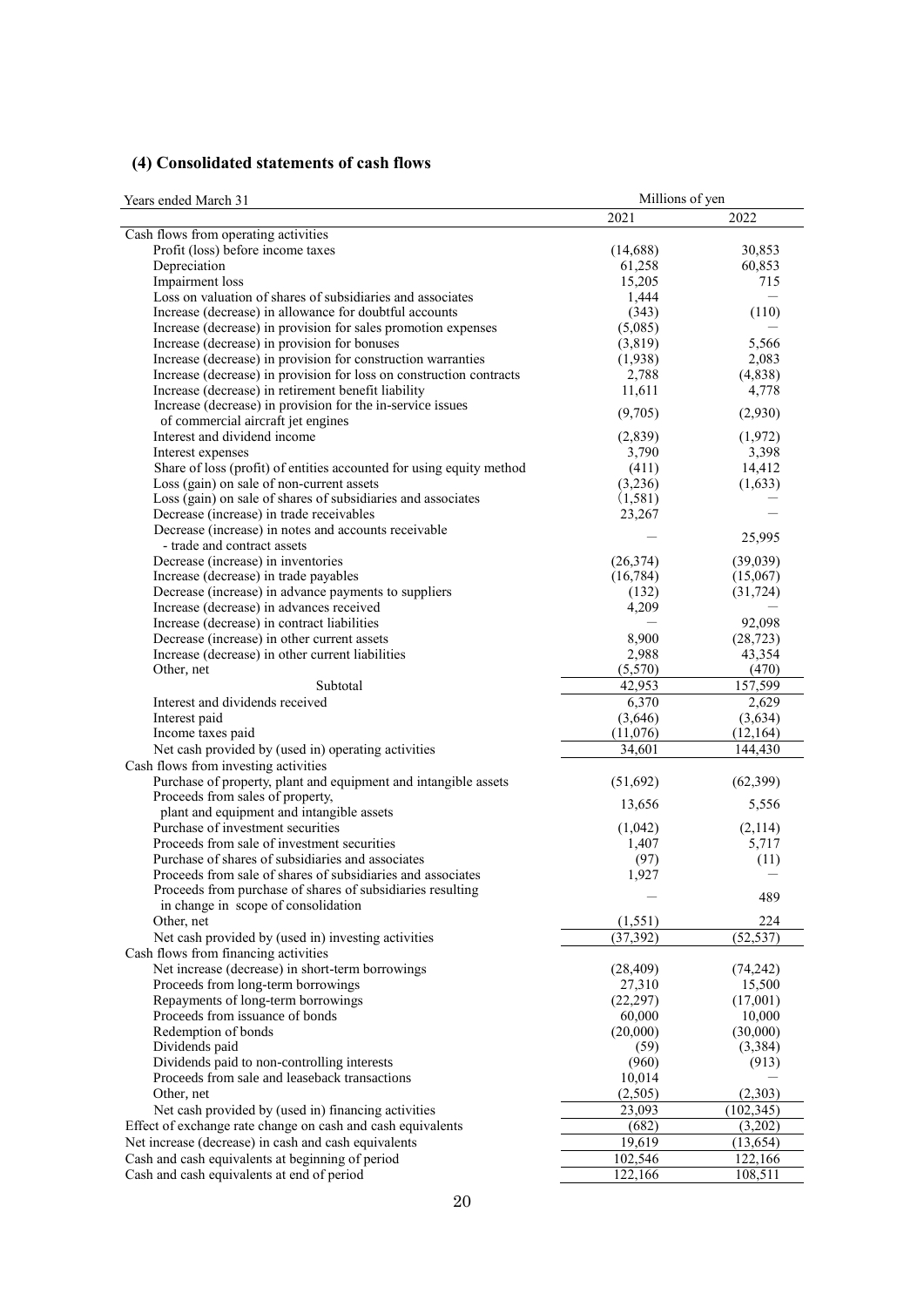### (**5) Notes on financial statements**

*Notes on the going-concern assumption* 

Not applicable

### *Changes in accounting policies*

(Application of Accounting Standards for Revenue Recognition)

The Company has applied the "Accounting Standard for Revenue Recognition" (ASBJ Statement No. 29 of March 31, 2020. Hereinafter referred to as "revenue recognition accounting standards".), etc. from the beginning of this consolidated fiscal year, and recognizes revenue at the amount expected to be received in exchange for the promised goods or services when the control of those goods or services is transferred to customers.

As a result of this adoption, a portion of the costs incurred in connection with the civil aviation engine program in which the Company is participating, which was previously recorded in cost of sales, has been reduced from sales in consideration of payments to customers. As a result, the development contribution for the civil aviation engine program, which was previously accounted for in work in process, has been transferred to investments and other assets. In addition, for aftersales services for the civil aviation engine program, although sales and cost of sales were previously recorded based on information provided by the Company's main partner, revenue is now recognized based on fulfillment of performance obligations, and variable compensation and compensation paid to customers are estimated when revenue is recognized. In addition, the Company changed the method of accounting for certain types of discounts the Company is willing to pay in accordance with the ratio of participation in the civil aviation engine program from the method previously reported based on information provided by the main partner to the method in which the amount of such discounts is estimated as variable compensation at the time of revenue recognition.

Regarding the application of the revenue recognition accounting standard, in accordance with the transitional treatment prescribed in the proviso of Paragraph 84 of the revenue recognition accounting standard, the cumulative effect of retroactive application of the new accounting policy prior to the beginning of this consolidated fiscal year is added to or subtracted from retained earnings at the beginning of this consolidated fiscal year, and the new accounting policy is applied from the beginning balance. However, the new accounting policy has not been retroactively applied to contracts that have been recognized almost all amounts of revenue in accordance with the previous treatment prior to the beginning of this consolidated fiscal year by applying the method specified in Paragraph 86 of the Accounting Standard for Revenue Recognition. In addition, by applying the method specified in Paragraph 86 and Item (1) of the Accounting Standard for Revenue Recognition, changes in contracts made prior to the beginning of this consolidated fiscal year are accounted for under the terms and conditions after reflecting all changes in contracts, and the cumulative effect of such changes is recorded in the consolidated financial statements for the beginning of this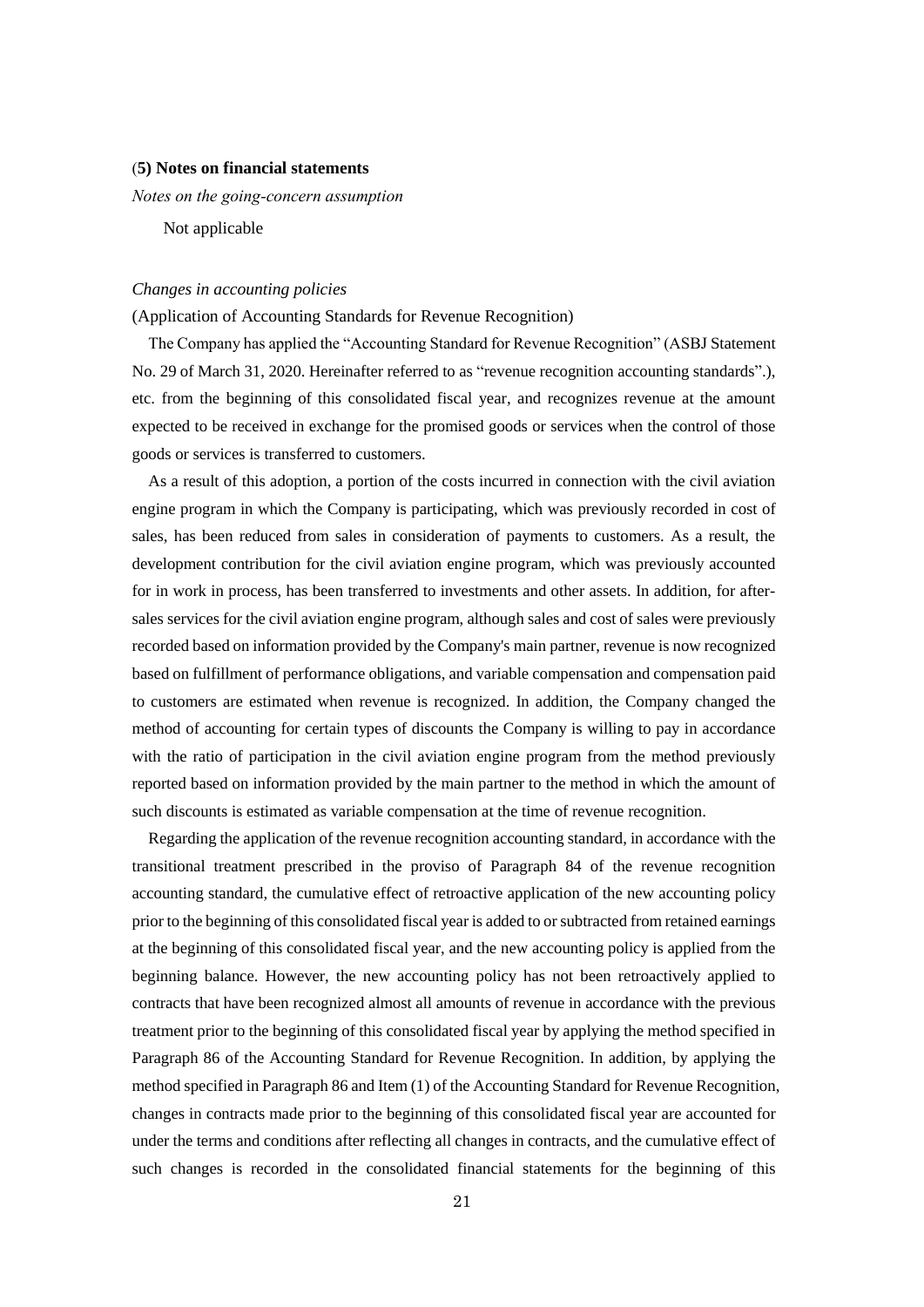consolidated fiscal year. The amount is adjusted to retained earnings at the beginning of this consolidated fiscal year.

Due to the application of revenue recognition accounting standards, "notes and accounts receivable - trade", which were included in "current assets" in the consolidated balance sheets for the previous fiscal year, are included in "notes and accounts receivable - trade, and contract assets" from the beginning of this consolidated fiscal year. "Advances received", which were presented as "current liabilities" in the consolidated balance sheets for the previous fiscal year, have been presented as "contract liabilities" from the beginning of this consolidated fiscal year, and "provision for sales promotion expenses" in "current liabilities" have been included in "other" under "current liabilities". The Company has not reclassified the previous consolidated fiscal year using the new presentation method in accordance with the transitional treatment prescribed in Paragraph 89-2 of the Accounting Standard for Revenue Recognition.

As a result, compared with the figures before the application of the revenue recognition accounting standards, net sales and cost of sales decreased respectively by ¥102,800 million and by ¥108,128 million, and operating profit, ordinary profit and profit before income tax increased by ¥5,327 million respectively.

Due to the reflection of the cumulative effect on net assets at the beginning of this consolidated fiscal year, the beginning balance of retained earnings decreased by ¥39,639 million.

### (Application of Accounting Standards for Fair Value Measurements)

The Company has applied the "Accounting Standard for Fair Value Measurements" (ASBJ Statement No. 30 of July 4, 2019. Hereinafter referred to as "Accounting Standard for Fair Value Measurements".), etc. from the beginning of this consolidated fiscal year, and in accordance with the transitional treatment set forth in Paragraph 19 of the Accounting Standard for Fair Value Measurements and Paragraph 44-2 of the" Accounting Standard for Financial Instruments " (ASBJ Statement No. 10 of July 4, 2019), the new accounting policy set forth in the Accounting Standard for Fair Value Measurements, etc. will be applied in the future. There is no impact on the consolidated financial statements.

### *Related to consolidated balance sheets*

### (\*1) Provision for the in-service issues of commercial aircraft jet engines

The Company participates as a risk and revenue sharing partner on the Rolls-Royce Trent 1000 engine program, which has been impacted by the challenge of managing significant in-service issues. Rolls-Royce continues to work hard to remedy this situation and has made further substantial progress on the implementation of long-term solutions and mitigation of the near-term impact on customers. The Company has made a provision of the abnormal cost related to in-service issues which the Company would cover as a member of this program.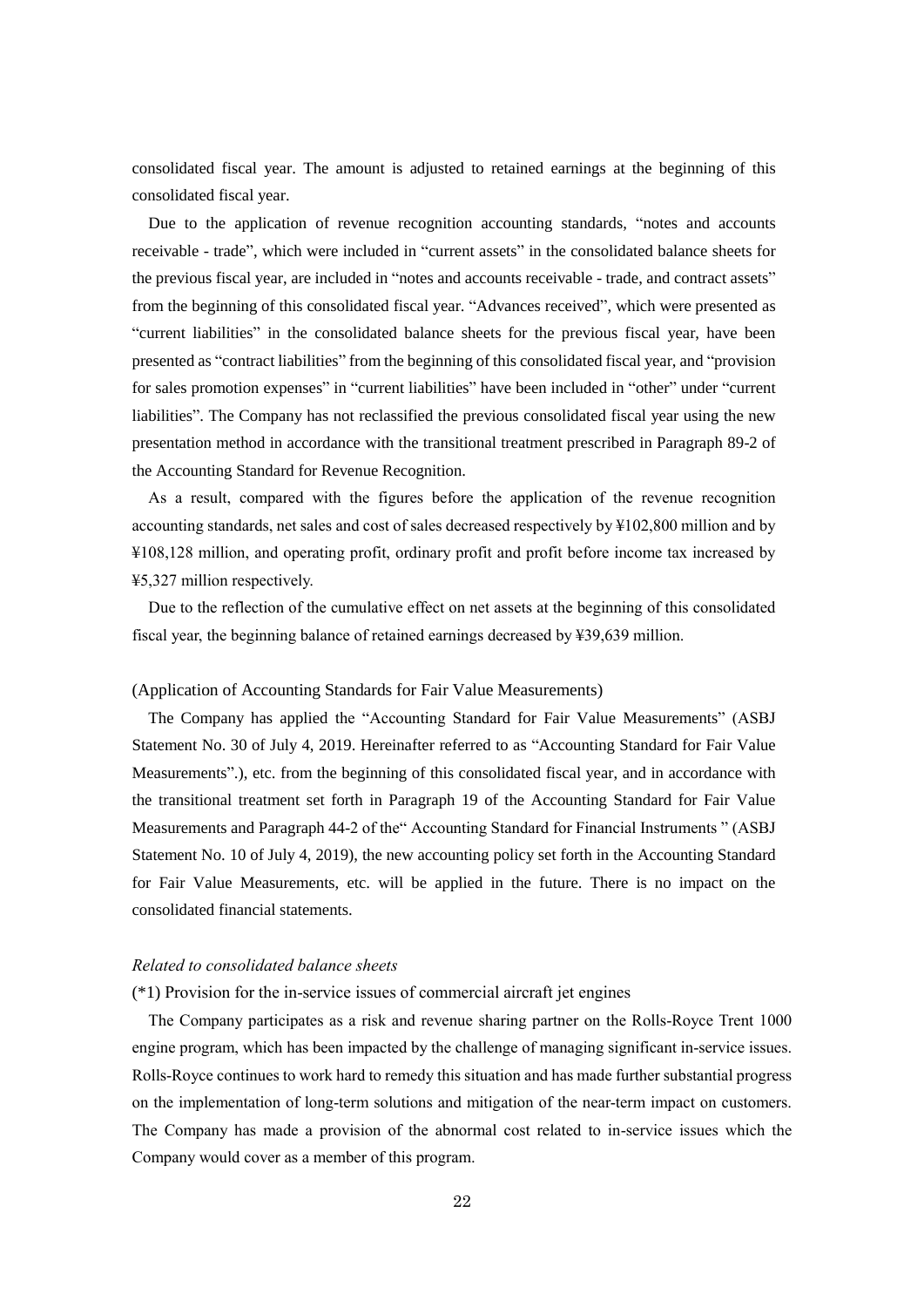### *Related to consolidated statements of income*

(\*1) Reversal of provision for the in-service issues of commercial aircraft jet engines

The Company participates as a risk and revenue sharing partner on the Rolls-Royce Trent 1000 engine program, which has been impacted by the challenge of managing significant in-service issues. Rolls-Royce continues to work hard to remedy this situation. The Company has made a provision of the cost related to in-service issues which the Company would cover as a member of this program. The reversal of the provision was included within the non-operating income.

#### (\*2) Gain on sale of non-current assets

Fiscal year ended March 31, 2021

Proceeds from the sale of housing sites of the Company and subsidiaries.

Fiscal year ended March 31, 2022

Proceeds from the sale of the land of the Company in Yokkaichi, Japan.

# (\*3) Gain on sale of shares of subsidiaries and associates

Proceeds from the sale of shares of associates of subsidiaries.

### (\*4) Impairment losses

Due to a decline in profitability from the assets of the Sakaide Works of the Energy Solution & Marine Engineering segment based on the current market environment.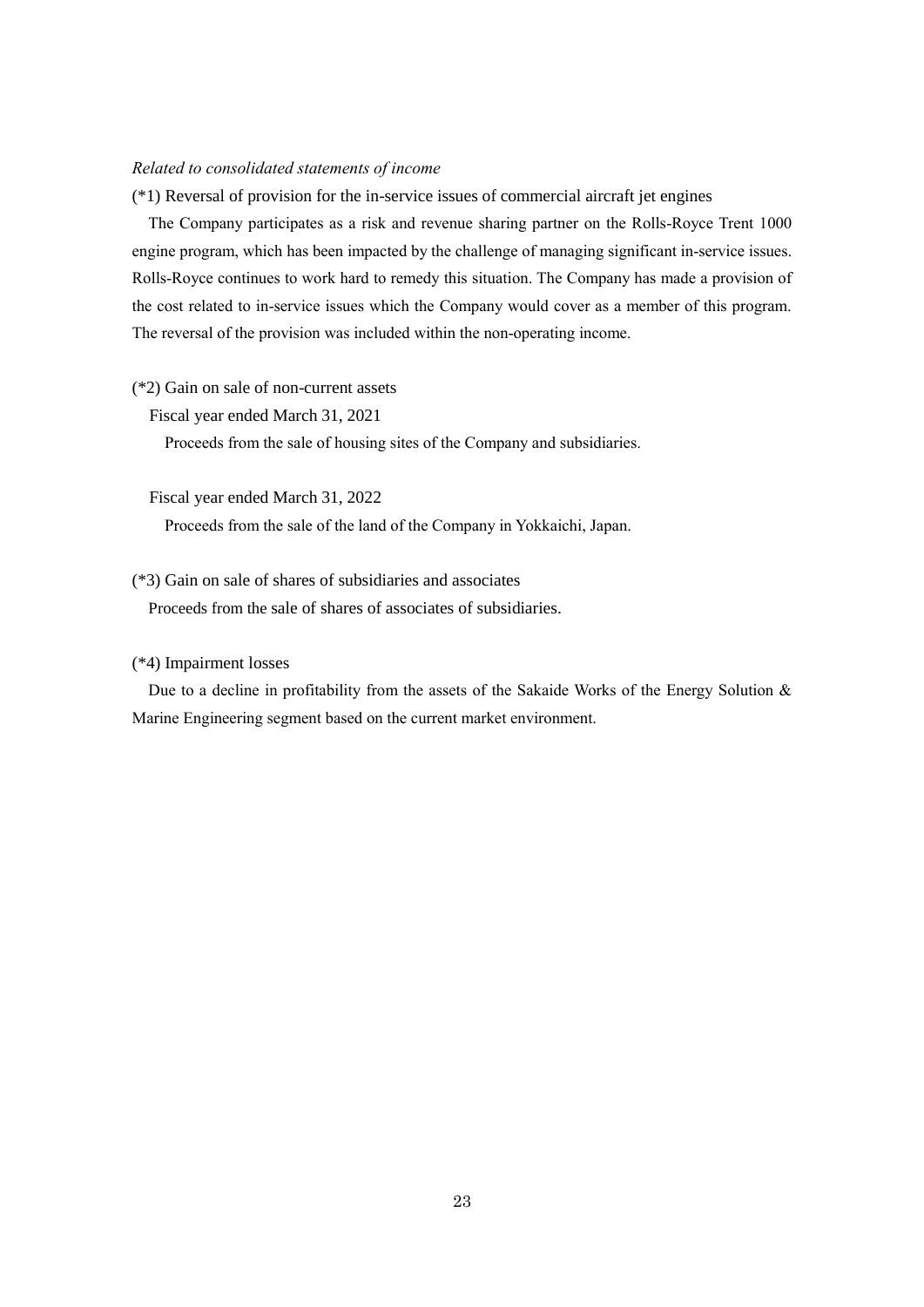### *Segment information*

1. Overview of reportable segments

The Company's reportable segments are components of the Company about which separate financial information is available. These segments are subject to periodic reviews by the Company's board of directors to decide how to allocate resources and assess performance. The Company's operations are divided into internal companies based on product categories. Certain authority is delegated to each of the internal companies, based on which they conduct businesses in Japan and overseas. The Company's operations are therefore segmented based on each internal company's product categories. The Company's six reportable segments are the Aerospace Systems segment, the Rolling Stock segment, the Energy Solution & Marine Engineering segment, the Precision Machinery & Robot segment, the Motorcycle & Engine segment, and the Other segment.

From the beginning of this consolidated fiscal year, the previous reporting segments of "Energy System & Plant Engineering" and "Ship & Offshore Structure" have been integrated into "Energy Solution & Marine Engineering". As a result, reportable segments have been changed to "Aerospace Systems" and "Rolling Stock", "Energy Solution & Marine Engineering", "Precision Machinery & Robot", "Motorcycle & Engine", "Other". Segment information for the previous consolidated fiscal year is presented using the new classification method.

| Industry segment                        | Major products                                                                                                                                                                                                                                   |
|-----------------------------------------|--------------------------------------------------------------------------------------------------------------------------------------------------------------------------------------------------------------------------------------------------|
| Aerospace Systems                       | Production and sale of aircraft, jet engines, etc.                                                                                                                                                                                               |
| <b>Rolling Stock</b>                    | Production and sale of rolling stock, snow plows, etc.                                                                                                                                                                                           |
| Energy Solution &<br>Marine Engineering | Production and sale of energy-related machinery and system, marine<br>machinery and system, industrial equipment, environmental equipment,<br>ultralow temperature tank, hydrogen-related structures, crushers, ships<br>and other vessels, etc. |
| Precision Machinery &<br>Robot          | Production and sale of industrial hydraulic products, industrial robots, etc.                                                                                                                                                                    |
| Motorcycle & Engine                     | Production and sale of motorcycles, vehicles of off-road models (SxS,<br>ATV), personal watercraft ("JET SKI"), general-purpose gasoline<br>engines, etc.                                                                                        |
| Other                                   | Commercial activities, sales/order agency and intermediary activities,<br>administration of welfare facilities, etc.                                                                                                                             |

Main segment businesses are listed below.

2. Method for calculating sales, profit/loss, assets, liabilities, and other items for reportable segments The accounting methods applied to the reported business segments generally follow the accounting policies used to prepare the consolidated financial statements. The income of reporting segments is based on operating profit. Inter-segment earnings and transfers are based on market prices.

As stated in *Changes in Accounting Policies*, the Company has applied revenue recognition accounting standards, etc. from the beginning of this consolidated fiscal year and has changed the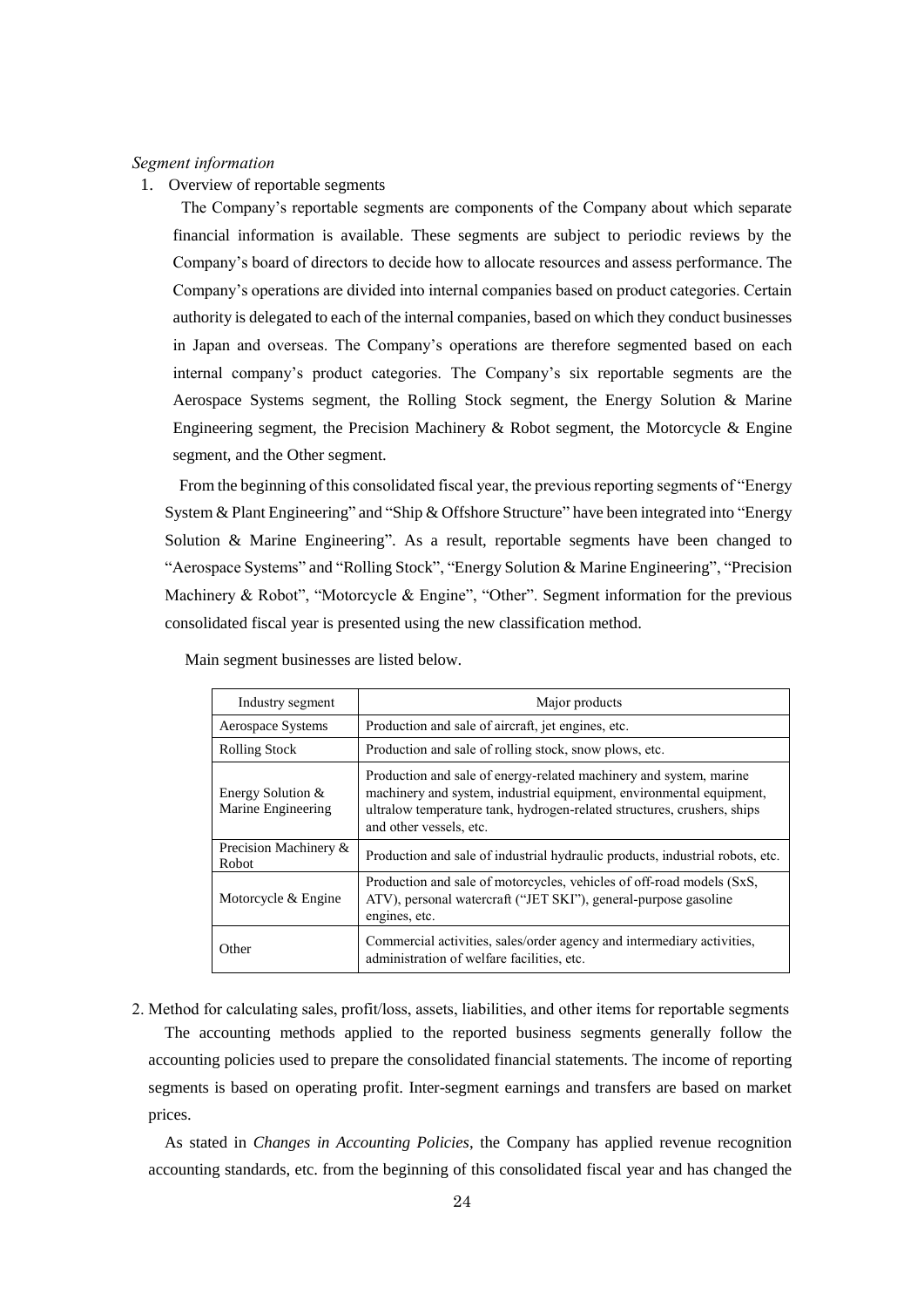accounting method for revenue recognition.

As a result of this change, compared with the previous method, net sales of the "Aerospace Systems" segment decreased by ¥79,490 million, segment loss improved ¥5,202 million, net sales of the "Rolling stock" segment decreased by ¥55 million, segment profit increased by ¥0 million, net sales of the "Energy Solution & Marine Engineering" segment increased by ¥328 million, segment profit increased by ¥66 million, and net sales of "Other" decreased by ¥23,582 million, segment profit increased by ¥58 million.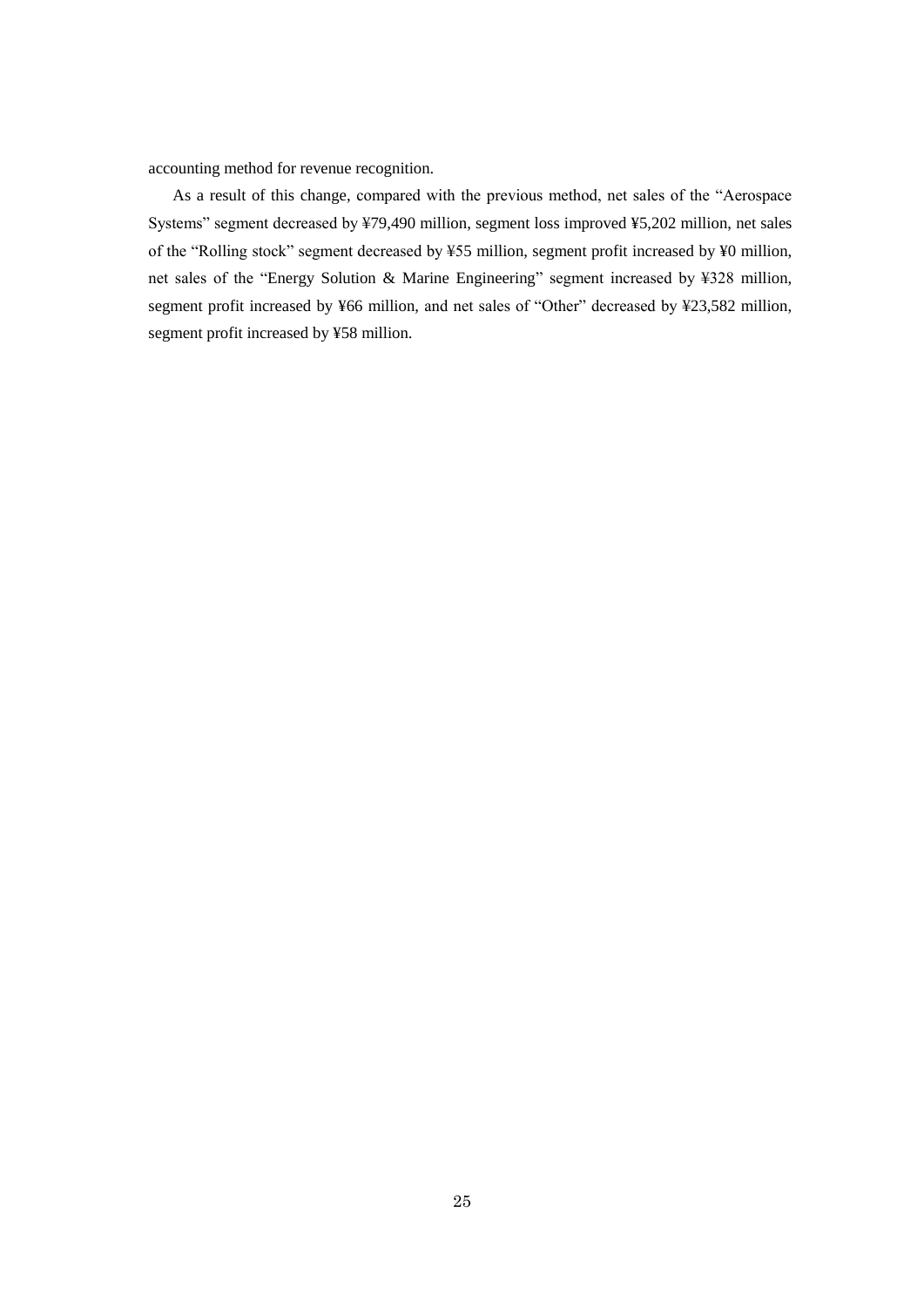# 3. Sales, profit (loss), assets, liabilities, and other items by reportable segment

|                                               | (Millions of yen) |                       |                |                               |                 |              |                    |                                                                  |                                                                       |
|-----------------------------------------------|-------------------|-----------------------|----------------|-------------------------------|-----------------|--------------|--------------------|------------------------------------------------------------------|-----------------------------------------------------------------------|
|                                               | <b>Sales</b>      |                       |                |                               | Other items     |              |                    |                                                                  |                                                                       |
|                                               | External sales    | Intersegment<br>sales | Total<br>sales | Operating<br>profit<br>(loss) | Total<br>assets | Depreciation | Impairment<br>loss | Investment for<br>affiliates<br>applied for<br>equity<br>methods | Increase in<br>property, plant<br>and equipment<br>and<br>intangibles |
| Aerospace<br><b>Systems</b>                   | 377,720           | 7,681                 | 385,402        | (31,668)                      | 757,342         | 23,043       |                    |                                                                  | 22,113                                                                |
| Rolling Stock                                 | 133,248           | 7                     | 133,256        | (4,593)                       | 215,688         | 2,551        | 11,129             | 148                                                              | 2,424                                                                 |
| Energy<br>Solution &<br>Marine<br>Engineering | 319,543           | 19,756                | 339,300        | 10,349                        | 476,254         | 4,747        | 4,076              | 67,921                                                           | 5,193                                                                 |
| Precision<br>Machinery &<br>Robot             | 240,864           | 14,853                | 255,717        | 14,086                        | 213,792         | 10,071       |                    | (24)                                                             | 9,836                                                                 |
| Motorcycle &<br>Engine                        | 336,694           | 730                   | 337,424        | 11,758                        | 256,997         | 14,904       |                    | 1,538                                                            | 12,790                                                                |
| Other                                         | 80,415            | 36,979                | 117,395        | 469                           | 73,211          | 947          |                    | 3,880                                                            | 548                                                                   |
| Total                                         | 1,488,486         | 80,009                | 1,568,496      | 403                           | 1,993,286       | 56,267       | 15,205             | 73,464                                                           | 52,907                                                                |
| Adjustments                                   |                   | (80,009)              | (80,009)       | (5,709)                       | (30,010)        | 4,991        |                    |                                                                  | 12,772                                                                |
| Consolidated<br>total                         | 1,488,486         |                       | 1,488,486      | (5,305)                       | 1,963,276       | 61,258       | 15,205             | 73,464                                                           | 65,679                                                                |

# Fiscal year ended March 31, 2021 (April 1, 2020 – March 31, 2021)

Fiscal year ended March 31, 2022 (April 1, 2021 – March 31, 2022)

|                                                 |                | <b>Sales</b>          |                |                                        |                 | Other items  |                          |                                                                  |                                                                       |
|-------------------------------------------------|----------------|-----------------------|----------------|----------------------------------------|-----------------|--------------|--------------------------|------------------------------------------------------------------|-----------------------------------------------------------------------|
|                                                 | External sales | Intersegment<br>sales | Total<br>sales | Operating<br>profit<br>$(\text{loss})$ | Total<br>assets | Depreciation | Impairment<br>loss       | Investment for<br>affiliates<br>applied for<br>equity<br>methods | Increase in<br>property, plant<br>and equipment<br>and<br>intangibles |
| Aerospace<br><b>Systems</b>                     | 298,212        | 10,123                | 308,335        | (9,702)                                | 746,450         | 23,350       |                          |                                                                  | 10,755                                                                |
| Rolling Stock                                   | 126,684        | 33                    | 126,718        | 3,288                                  | 213,462         | 1,244        | $\overline{\phantom{m}}$ | 173                                                              | 1,922                                                                 |
| Energy<br>Solution $&$<br>Marine<br>Engineering | 297,306        | 15,936                | 313,243        | 1,166                                  | 450,045         | 4,601        | 715                      | 65,309                                                           | 4,483                                                                 |
| Precision<br>Machinery &<br>Robot               | 252,678        | 19,746                | 272,425        | 16,607                                 | 238,338         | 10,713       |                          | 3                                                                | 11,544                                                                |
| Motorcycle &<br>Engine                          | 447,927        | 845                   | 448,773        | 37,338                                 | 288,876         | 14,447       |                          | 815                                                              | 13,565                                                                |
| Other                                           | 78,070         | 20,164                | 98,234         | 2,890                                  | 157,136         | 813          |                          | 4,104                                                            | 1,598                                                                 |
| Total                                           | 1,500,879      | 66,850                | 1,567,730      | 51,590                                 | 2,094,310       | 55,171       | 715                      | 70,405                                                           | 43,870                                                                |
| Adjustments                                     |                | (66, 850)             | (66, 850)      | (5,785)                                | (71, 561)       | 5,681        | $\overline{\phantom{m}}$ |                                                                  | 9,647                                                                 |
| Consolidated<br>total                           | 1,500,879      |                       | 1,500,879      | 45,805                                 | 2,022,748       | 60,853       | 715                      | 70,405                                                           | 53,517                                                                |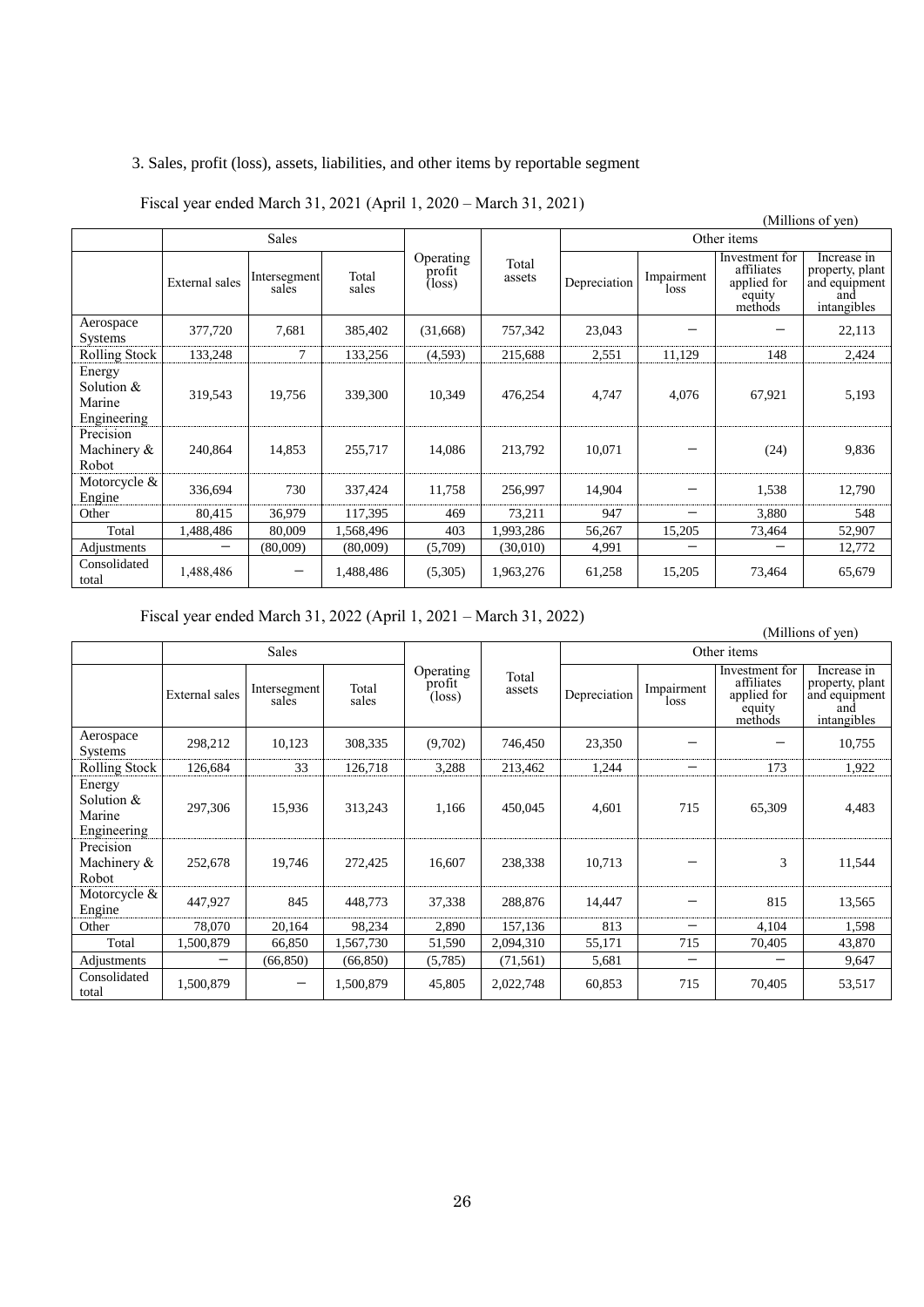4. Reconciliation and main components of difference between total for reportable segments and amounts on the consolidated financial statements

| Fiscal year ended March 31                                     |           | (Millions of yen) |
|----------------------------------------------------------------|-----------|-------------------|
| <b>Sales</b>                                                   | 2021      | 2022              |
| Total for reportable segments                                  | 1,568,496 | 1,567,730         |
| Intersegment transactions                                      | (80,009)  | (66, 850)         |
| Net sales reported on the consolidated<br>financial statements | 1,488,486 | 1,500,879         |

| Fiscal year ended March 31                                      |         | (Millions of yen) |
|-----------------------------------------------------------------|---------|-------------------|
| Income                                                          | 2021    | 2022              |
| Total for reportable segments                                   | 403     | 51,590            |
| Intersegment transactions                                       | 36      | 135               |
| Corporate expenses*                                             | (5,745) | (5,921            |
| Operating profit (loss) on consolidated<br>financial statements | (5,305) | 45,805            |

Note: Corporate expenses mainly comprise general and administrative expenses not attributed to reportable segments.

| Fiscal year ended March 31                           |           | (Millions of yen) |
|------------------------------------------------------|-----------|-------------------|
| Assets                                               | 2021      | 2022              |
| Total for reportable segments                        | 1,993,286 | 2,094,310         |
| Intersegment transactions etc.                       | (138,799) | (203, 588)        |
| Corporate assets shared by all segments*             | 108,788   | 132,027           |
| Total assets on consolidated financial<br>statements | 1,963,276 | 2,022,748         |

Note: Corporate assets shared by all segments mainly comprise non-current assets not attributed to reportable segments.

| Fiscal year ended March 31                                      |                      |          |              |       |                                                                 | (Millions of yen) |
|-----------------------------------------------------------------|----------------------|----------|--------------|-------|-----------------------------------------------------------------|-------------------|
| Other items                                                     | Total for reportable | segments | Adjustments* |       | Amounts reported on<br>the consolidated<br>financial statements |                   |
|                                                                 | 2021                 | 2022     | 2021         | 2022  | 2021                                                            | 2022              |
| Depreciation                                                    | 56,267               | 55,171   | 4.991        | 5,681 | 61,258                                                          | 60,853            |
| Increase in property, plant<br>and equipment and<br>intangibles | 52,907               | 43,870   | 12,772       | 9,647 | 65,679                                                          | 53,517            |

Note: Adjustments are mainly due to non-current assets not attributed to reportable segments.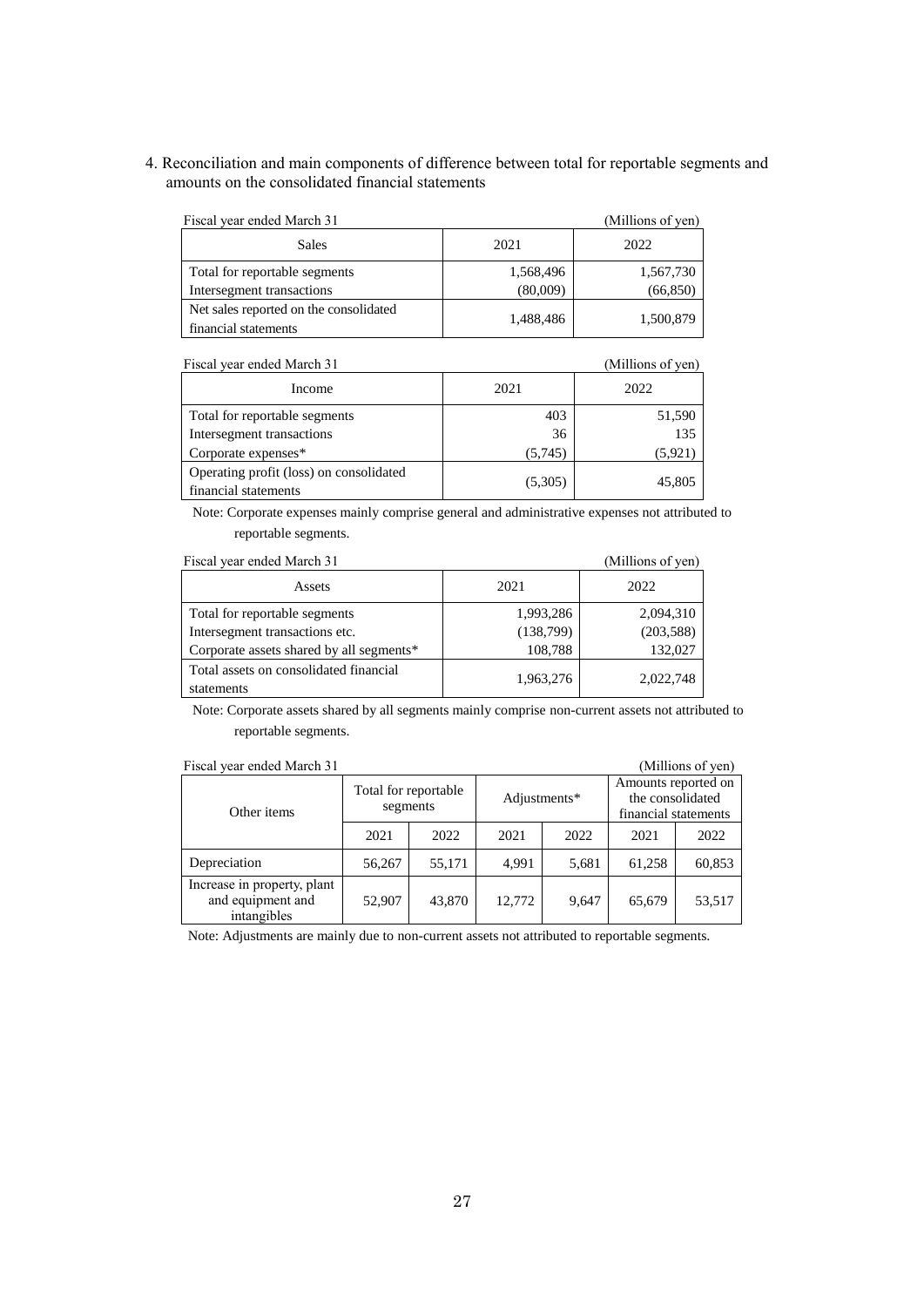# *Per share data*

| Fiscal year ended March 31 |          | Yen      |
|----------------------------|----------|----------|
|                            | 2021     | 2022     |
| Net assets per share       | 2,875.71 | 2.861.25 |
| Earnings per share - basic | (115.73) | 130.26   |
|                            |          |          |

Notes:

1. Diluted net earnings per share are not stated because there are no potential shares.

2. Profit/loss per share and net income per share (diluted) were calculated based on the following:

| Fiscal year ended March 31                                       |          | (Millions of yen) |
|------------------------------------------------------------------|----------|-------------------|
|                                                                  | 2021     | 2022              |
| Earnings per share – basic                                       |          |                   |
| Profit (loss) attributable to owners of parent                   | (19,332) | 21,801            |
| Earnings not attributable to common shareholders                 |          |                   |
| Profit (loss) allocated to the common stock                      | (19,332) | 21,801            |
| Average number of common stock outstanding (Thousands of shares) | 167,043  | 167,361           |

### *Material subsequent events*

Not applicable.

# **4. Supplementary information on earnings forecasts for the fiscal year ending March 31, 2023**

(1) Net sales and operating profit (loss)

| Fiscal year ended March 31 | (Billions of yen) |
|----------------------------|-------------------|
|                            |                   |

|                                         |         | Net sales |         |                                | Operating profit |         | $(\mathbf{v}, \mathbf{v})$<br><b>Business</b><br>profit |
|-----------------------------------------|---------|-----------|---------|--------------------------------|------------------|---------|---------------------------------------------------------|
| Reportable segment                      |         |           |         | (For reference: Japanese GAAP) |                  |         | (IFRS)                                                  |
|                                         | 2022    | 2023      | Change  | 2022                           | 2023             | Change  | 2023                                                    |
|                                         | (A)     | (B)       | $(B-A)$ | (A)                            | (B)              | $(B-A)$ | (B)                                                     |
| Aerospace Systems                       | 298.2   | 350.0     | 51.8    | (9.7)                          | 1.5              | 11.2    | 2.5                                                     |
| <b>Rolling Stock</b>                    | 126.6   | 140.0     | 13.4    | 3.2                            | 3.5              | 0.3     | 3.0                                                     |
| Energy Solution &<br>Marine Engineering | 297.3   | 330.0     | 32.7    | 1.1                            | 2.5              | 1.4     | 2.5                                                     |
| Precision Machinery &<br><b>Robot</b>   | 252.6   | 270.0     | 17.4    | 16.6                           | 20.0             | 3.4     | 17.0                                                    |
| Motorcycle & Engine                     | 447.9   | 500.0     | 52.1    | 37.3                           | 45.0             | 7.7     | 43.0                                                    |
| Other                                   | 78.0    | 90.0      | 12.0    | 2.8                            | 4.0              | 1.2     | 4.0                                                     |
| Adjustments                             |         |           |         | (5.7)                          | (15.5)           | (9.8)   | (19.0)                                                  |
| Total                                   | 1.500.8 | 1.680.0   | 179.2   | 45.8                           | 61.0             | 15.2    | 53.0                                                    |